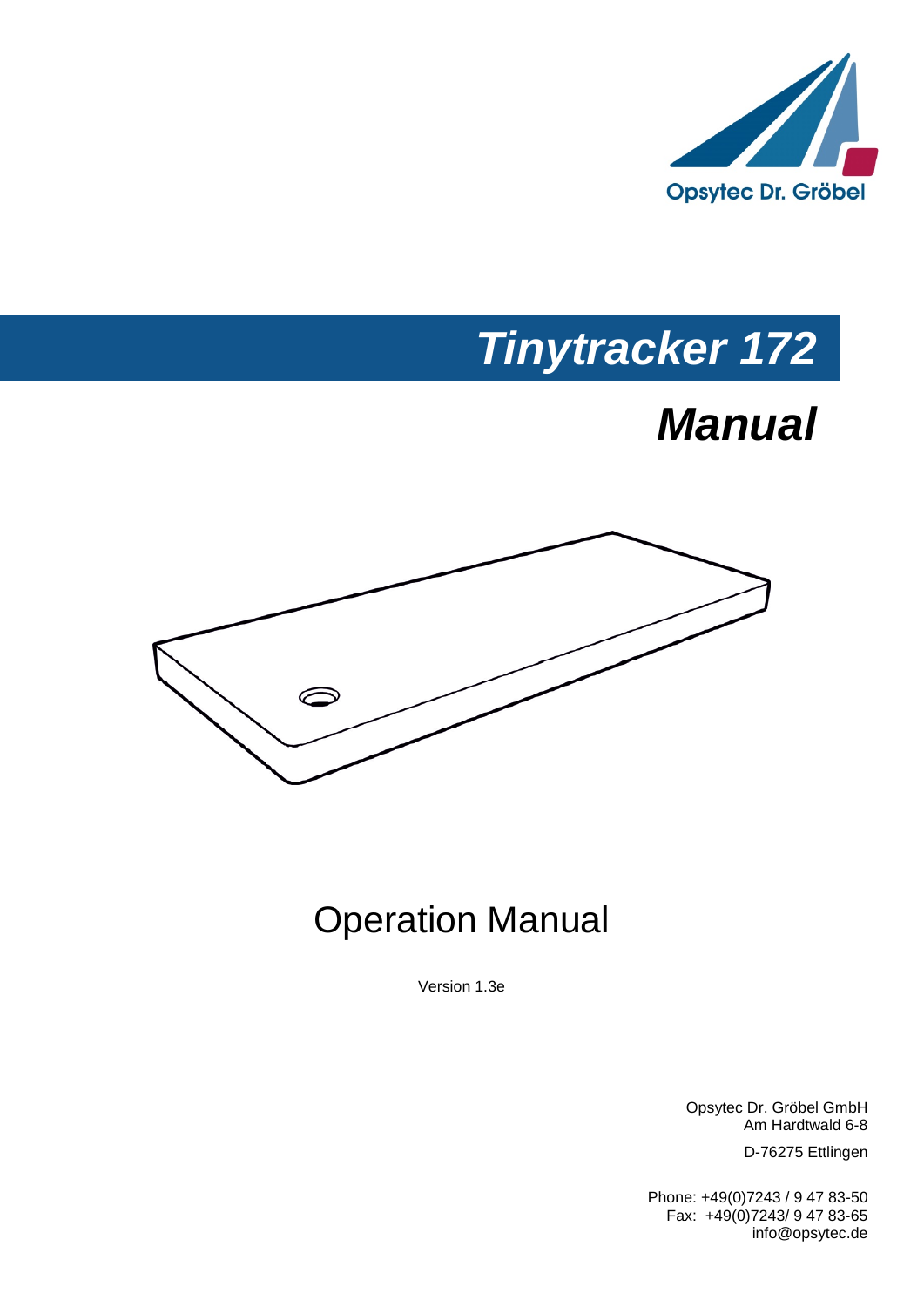#### **TABLE OF CONTENTS**  $\overline{1}$

| 1                       |     |                     |  |
|-------------------------|-----|---------------------|--|
| 2                       |     |                     |  |
| 3                       |     |                     |  |
| $\overline{\mathbf{4}}$ |     |                     |  |
|                         | 4.1 |                     |  |
|                         | 4.2 |                     |  |
|                         | 4.3 |                     |  |
|                         | 4.4 |                     |  |
|                         | 4.5 |                     |  |
|                         | 4.6 |                     |  |
|                         | 4.7 |                     |  |
|                         |     |                     |  |
|                         |     |                     |  |
|                         |     |                     |  |
| 5                       |     |                     |  |
|                         | 5.1 |                     |  |
|                         | 5.2 |                     |  |
|                         |     |                     |  |
|                         |     |                     |  |
|                         |     |                     |  |
|                         |     | <b>Attention 12</b> |  |
|                         |     |                     |  |
|                         |     |                     |  |
|                         | 5.3 |                     |  |
|                         | 5.4 |                     |  |
|                         |     |                     |  |
|                         |     |                     |  |
|                         |     |                     |  |
| 6                       |     |                     |  |
|                         | 6.1 |                     |  |
|                         | 6.2 |                     |  |
|                         | 6.3 |                     |  |
|                         | 6.4 |                     |  |
| 7                       |     |                     |  |
| 8                       |     |                     |  |
|                         | 8.1 |                     |  |
|                         | 8.2 |                     |  |
|                         |     |                     |  |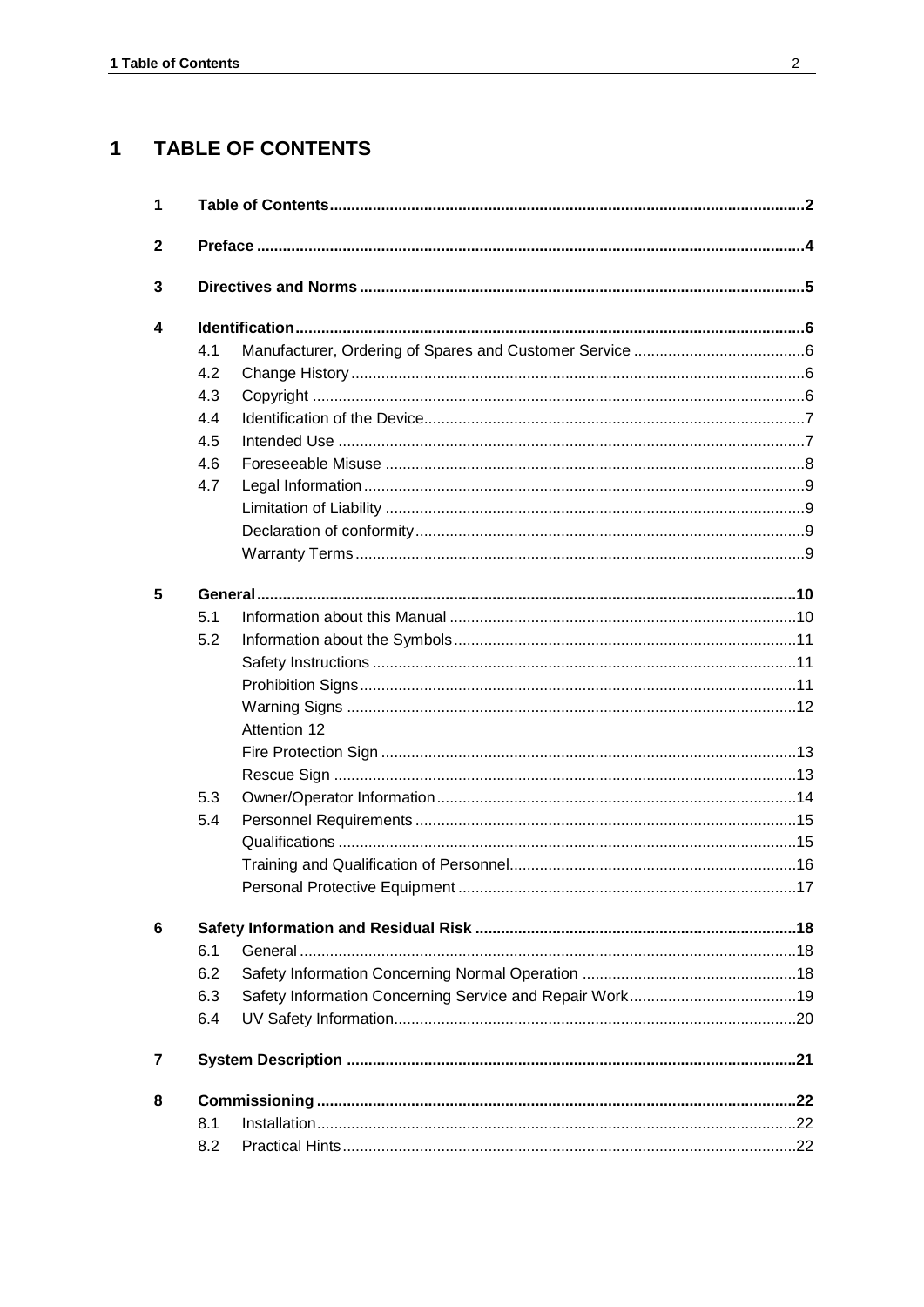| $\mathbf{9}$ |      |  |
|--------------|------|--|
|              | 9.1  |  |
|              | 9.2  |  |
|              | 1.1  |  |
|              | 9.3  |  |
| 10           |      |  |
|              | 10.1 |  |
|              | 10.2 |  |
|              | 10.3 |  |
|              | 10.4 |  |
|              | 10.5 |  |
|              | 10.6 |  |
|              | 10.7 |  |
|              | 10.8 |  |
|              | 10.9 |  |
|              |      |  |
|              |      |  |
|              |      |  |
|              |      |  |
|              |      |  |
|              |      |  |
|              |      |  |
|              |      |  |
|              |      |  |
| 11           |      |  |
| 12           |      |  |
| 13           |      |  |
| 14           |      |  |
| 15           |      |  |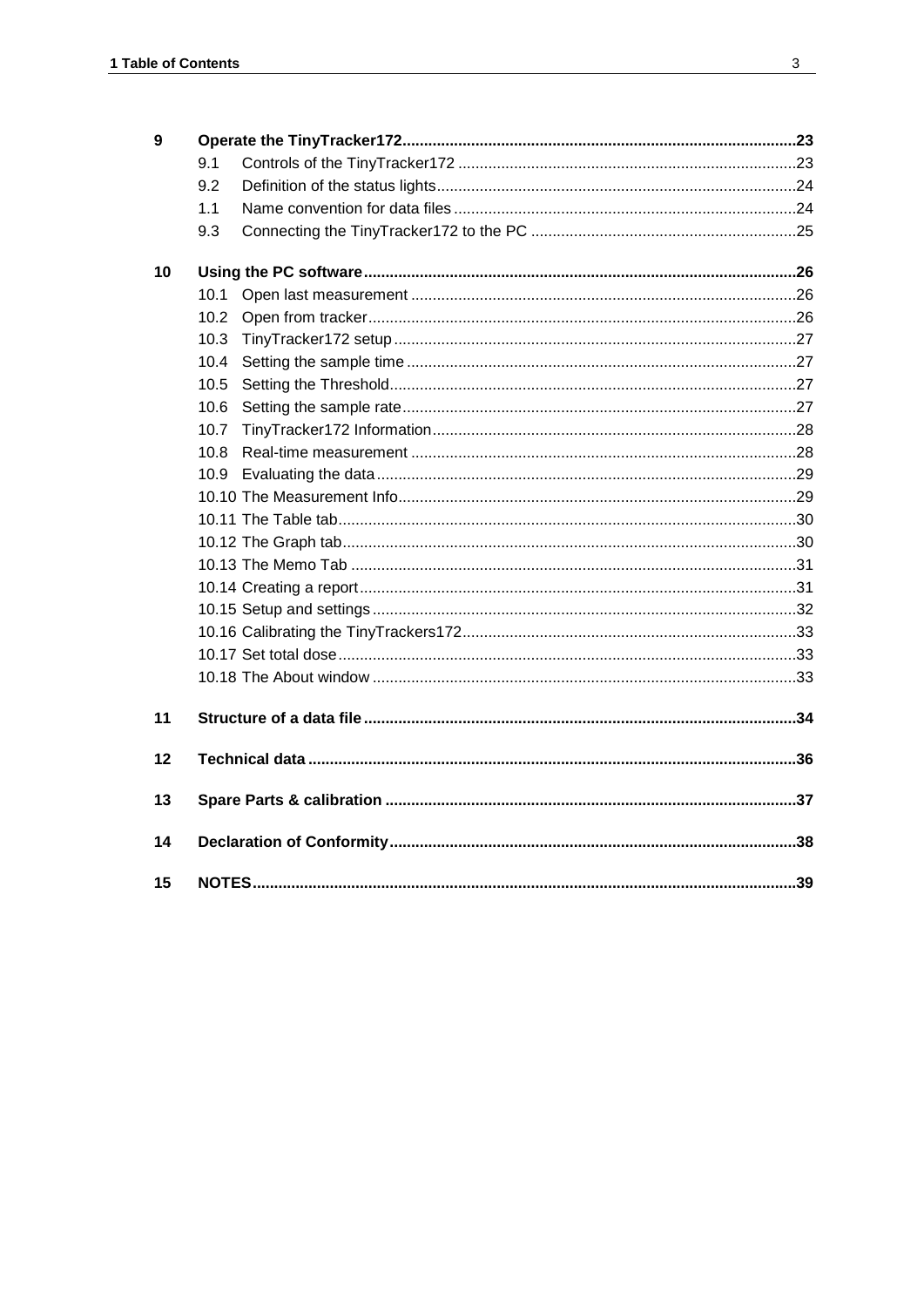# **2 PREFACE**

Dear Customer!

Thank you for choosing a product manufactured by us!

Please take your time to read this manual carefully. Please pay special attention to the safety instructions in the text and in chapter [6.](#page-17-0)

This is the condition for safe handling and safe operation of the system and its components.

If you have any questions that you do not find answered in this manual, please call us and we will be pleased to assist you.

Our products undergo constant advanced development; therefore there may be minor differences between your system and the illustrations given in this Operating Manual.

We will gladly assist you in case of any queries or problems. We are available at the address (see below). We always welcome any suggestions or proposals for improvement.

## **IMPORTANT SAFETY INSTRUCTIONS**

SAVE THESE INSTRUCTIONS

 $@$  2019 Opsytec Dr. Gröbel GmbH Am Hardtwald 6-8 D – 76275 Ettlingen Tel.: +49(0)7243 / 9 47 83-50 Fax: +49(0)7243 / 9 47 83-65 info@opsytec.de

All rights reserved. Re-printing, also extracts, only permitted with written consent of Opsytec Dr. Gröbel GmbH.

This is a translation of the original operating manual.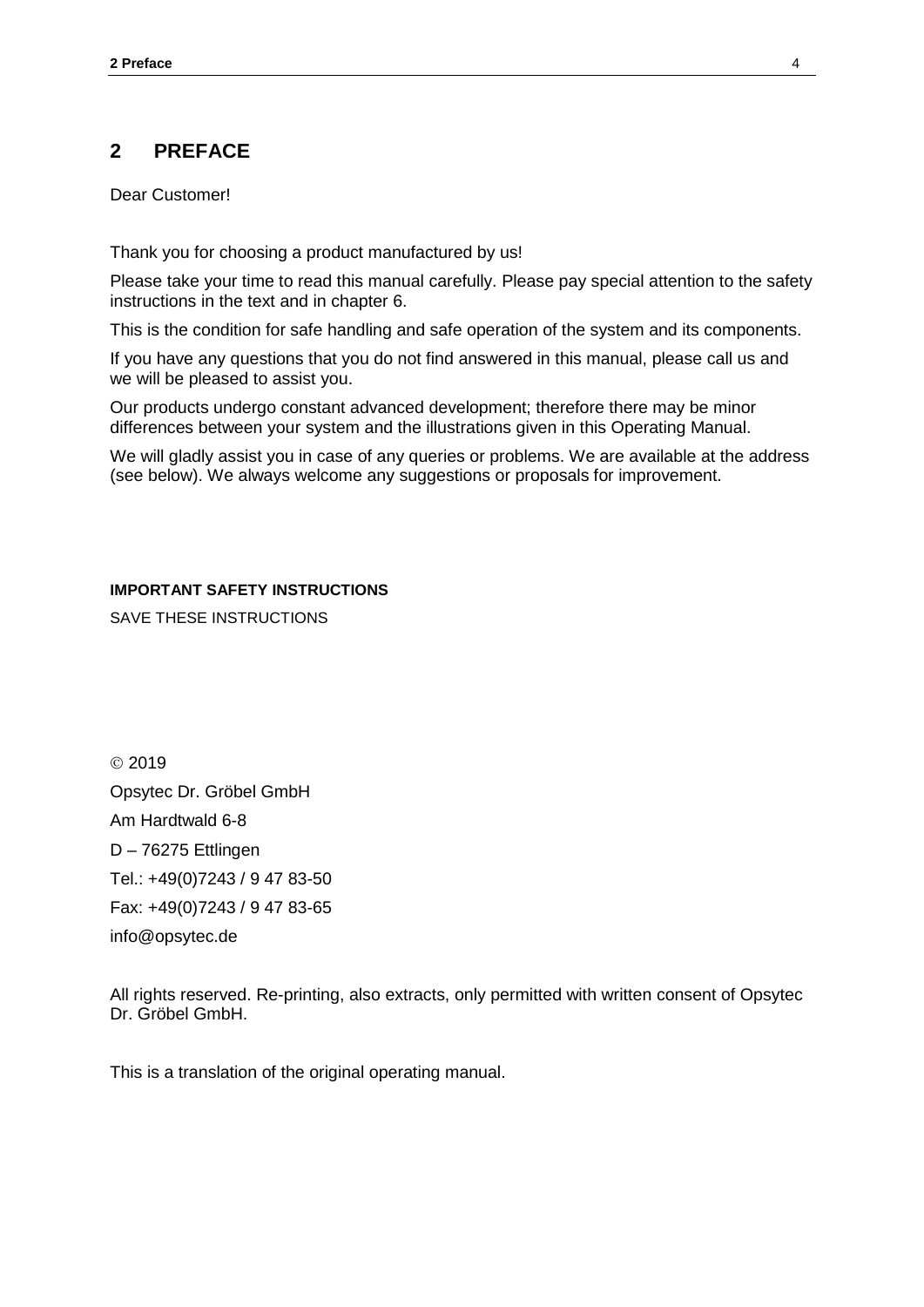# **3 DIRECTIVES AND NORMS**



The system is machinery under Annex II A of the Machinery Directive and is therefore delivered with a declaration of conformity and with a CE mark (in accordance with the Machinery Directive).

| <b>Directives</b>                       |                                                                                                            |  |  |
|-----------------------------------------|------------------------------------------------------------------------------------------------------------|--|--|
| <b>EC Directives</b>                    | 06/42/EC (Machinery) (partially observed)<br>2014/30/EC (EMC)<br>2014/35/EC (Low voltage)                  |  |  |
| Harmonised standards                    |                                                                                                            |  |  |
| EN ISO 12100:2010                       | Safety of Machinery -<br><b>General Principles for Design</b><br><b>Risk Assessment and Risk Reduction</b> |  |  |
| EN 60204-1:2006<br>+A1:2009<br>+AC:2010 | Safety of Machinery -<br>Electrical Equipment of Machines -<br>Part 1: General Requirements                |  |  |
| EN 61000-6-2:2005                       | Electromagnetic Compatibility (EMC) -<br>Part 6-2: Immunity for Industrial Environments                    |  |  |
| EN 61000-6-4:2007<br>$+ A1:2011$        | Electromagnetic Compatibility (EMC) -<br>Part 6-4: Emission Standard for Industrial Environments           |  |  |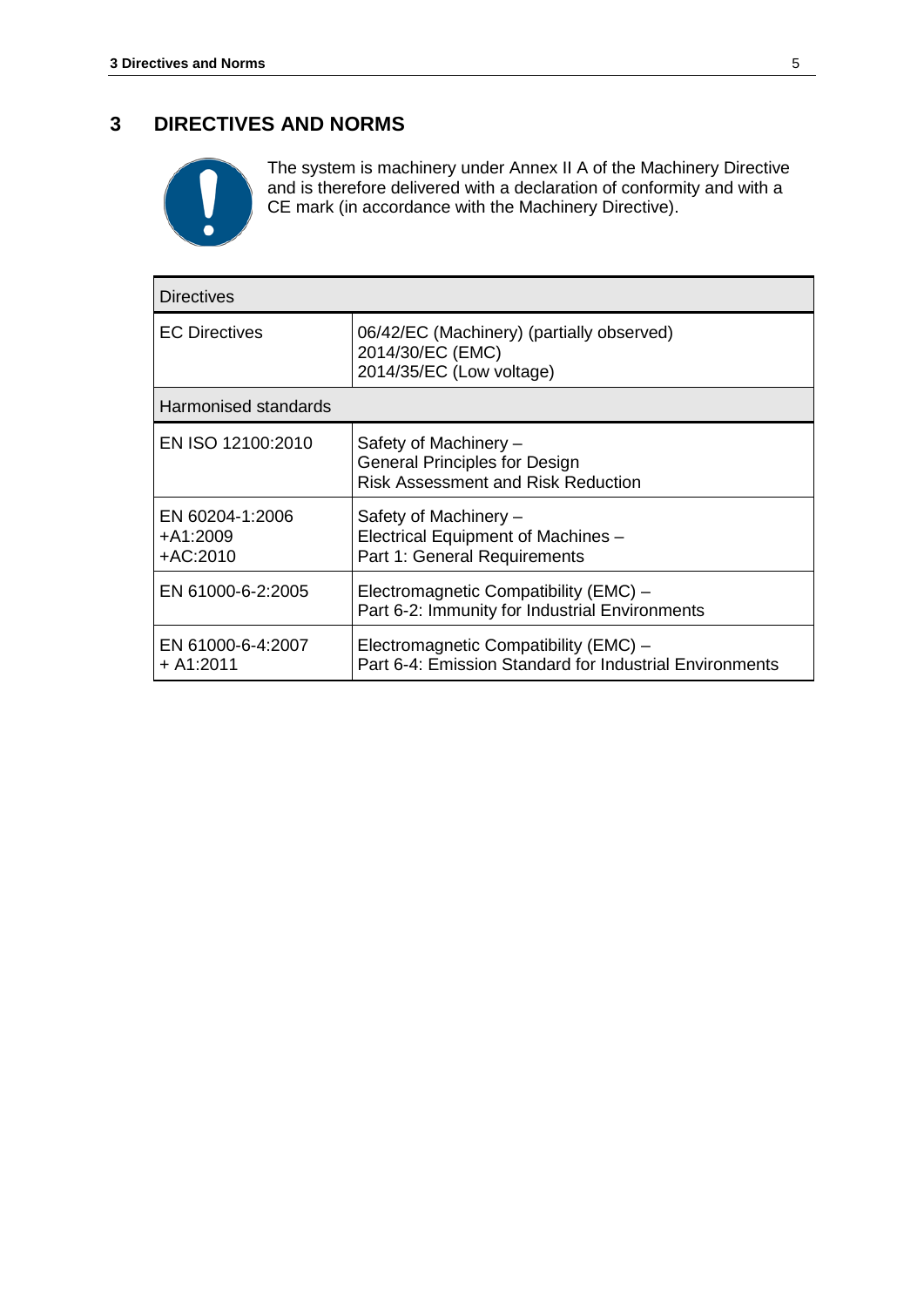# **4 IDENTIFICATION**

## **4.1 MANUFACTURER, ORDERING OF SPARES AND CUSTOMER SERVICE**

Opsytec Dr. Gröbel GmbH Am Hardtwald 6-8 D – 76275 Ettlingen Tel.: +49(0)7243 / 9 47 83-50 Fax: +49(0)7243 / 9 47 83-65 info@opsytec.de www.opsytec.com

## **4.2 CHANGE HISTORY**

![](_page_5_Picture_5.jpeg)

We reserve the right to make changes in content. Opsytec Dr. Gröbel GmbH is not liable for any errors in this documentation. No liability shall be accepted for indirect damages arising from the delivery or use of this documentation, in as far as this is legally permissible.

| <b>Version</b> | Changed by | <b>Date</b> | Change                  |
|----------------|------------|-------------|-------------------------|
| V1.0           | S. Rau     | 19.10.2016  | Created                 |
| V1.1           | S. Rau     | 15.12.2016  | Adapted Tracker to Tiny |
| V1.2e          | S. Rau     | 05.04.2017  | Adapted Software v2     |
| V1.3e          | Paravia    | 01.10.2019  | Layout changes          |
|                |            |             |                         |

# **4.3 COPYRIGHT**

![](_page_5_Picture_9.jpeg)

Opsytec Dr. Gröbel GmbH shall retain the copyright for these operating manual. The operating manual is intended for the owner/operator and his personnel.

## **Copyright in accordance with DIN ISO 16016:**

Reproduction and copying of this document, use and disclosure of its contents are prohibited unless expressly authorized. Non-compliance will result in a claim for damages. All rights reserved in case of registration of patent, utility patent, or design patent. Contraventions may be subject to prosecution.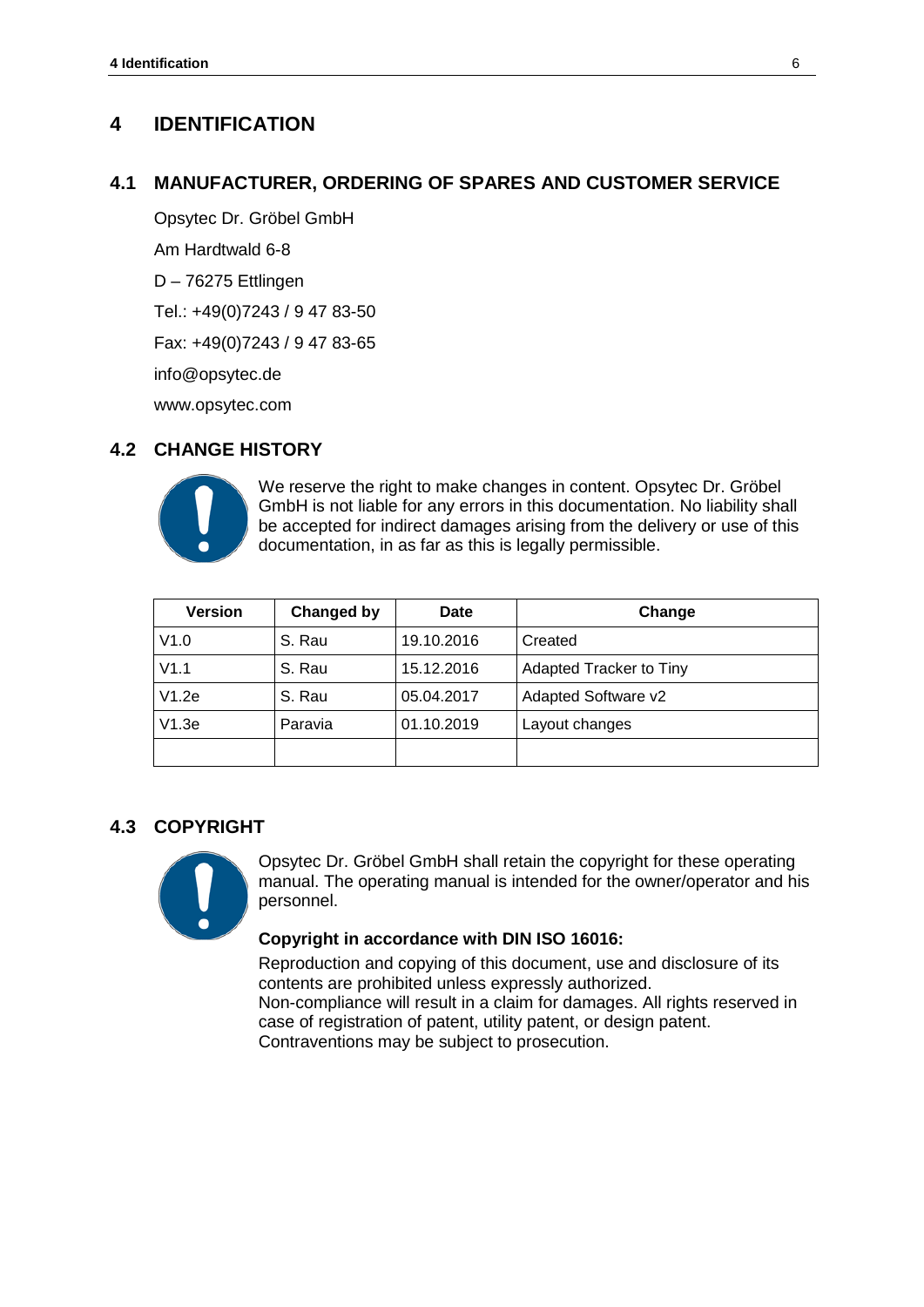# **4.4 IDENTIFICATION OF THE DEVICE**

| Description of machinery:       | TinyTracker172 |
|---------------------------------|----------------|
| Date of construction (MM-YYYY): |                |
| Machine No.                     |                |
| Project no.                     |                |

# **4.5 INTENDED USE**

The radiometer TinyTracker172 is a handheld instrument for precise measurement of irradiance profile and the dose in a irradiance channel. The dose is calculated by integrating the irradiance values. The measured values are stored on a SD memory card. The associated PC software allows evaluating the data.

The unit is battery driven and can be charged by USB or an AC power supply.

The integrated sensor is calibrated with respect to a PTB reference.

The system is exclusively intended for industrial use in Ordinary Locations as defined in the National Electric Code (NEC), NFPA 70. It is forbidden to use the devices in explosive environments or for general illumination.

- Installation, commissioning, operation, maintenance and service works must solely be performed by trained and educated, qualified personnel, which observes all safety regulations and standards.
- Responsibility: Damages resulting from unintentional or unauthorized interventions terminate every right, to raise warranty or liability claims against the manufacturer.
- Guarantee exclusion: The use of any non-original parts voids the guarantee.
- Environmental protection: Defect parts, which may contain environmentally harmful substances, must be disposed of accordingly.
- Operation is only permitted in a dry environment.
- Only suitable for the operation in closed rooms.
- Prior to opening, the system must be disconnected from the voltage and it must be checked that there is no voltage present.
- Wear gloves for maintenance, cleaning.
- Any other use than the above mentioned, results in damages to the product. Furthermore, it is associated with risks such as short circuits, fire and electric shocks. The entire device must not be changed and/or modified! The safety notes must be observed at all times.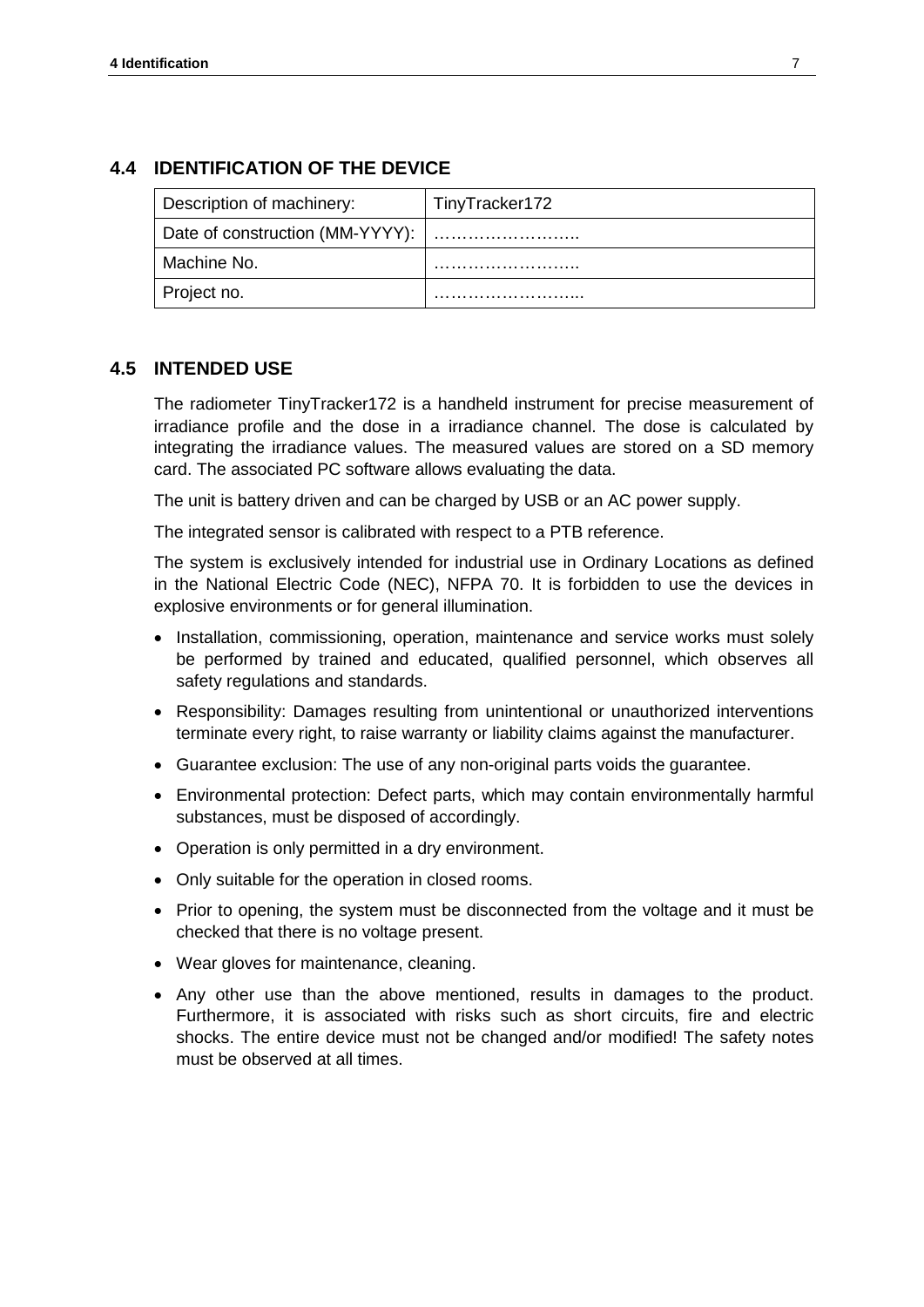# **4.6 FORESEEABLE MISUSE**

The following is considered foreseeable misuse:

- Activities of uninstructed personnel on the device.
- Non-compliance with the operating instructions of the owner/operator.
- Ignoring of the operating manual.
- Processing of other materials than those specified in the technical data.
- Any other use outside the intended specified use.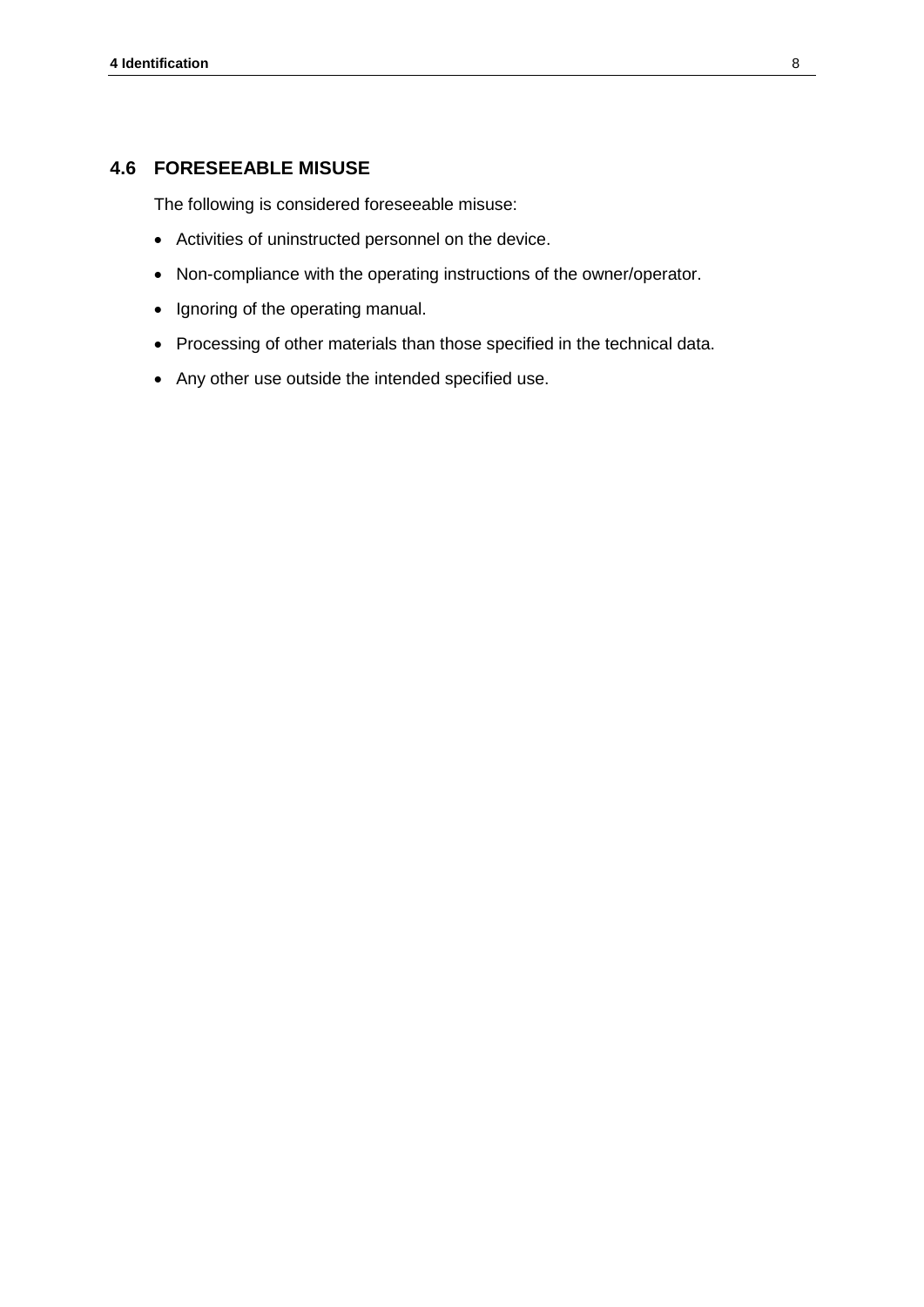# **4.7 LEGAL INFORMATION**

#### **LIMITATION OF LIABILITY**

All the information in this manual was compiled with consideration of the currently valid standards and regulations, of the technical standard and our long-standing knowledge and experience.

The manufacturer shall not be liable for damage in the event that:

- This manual is ignored,
- The device is improperly used,
- Untrained personnel is deployed,
- Untrained personnel operates the machine incorrectly,
- Unauthorized modifications are made,
- Technical changes are made,
- Non-approved spare parts are used.

We shall not be liable for common faults of the device caused by power outage or failure of the control system.

The actual scope of delivery may be different than the explanations and pictures in this manual in case of special versions, when additional options are ordered or due to the latest technical changes.

The obligations agreed in the delivery contract, as well as the legal requirements valid at the time the contract was concluded shall apply.

## **DECLARATION OF CONFORMITY**

The declaration of conformity is in the annex or can be requested from the manufacturer.

## **WARRANTY TERMS**

The warranty terms and guarantee conditions are governed by the German Civil Code (BGB). The warranty period is one year unless otherwise agreed in the purchase documents.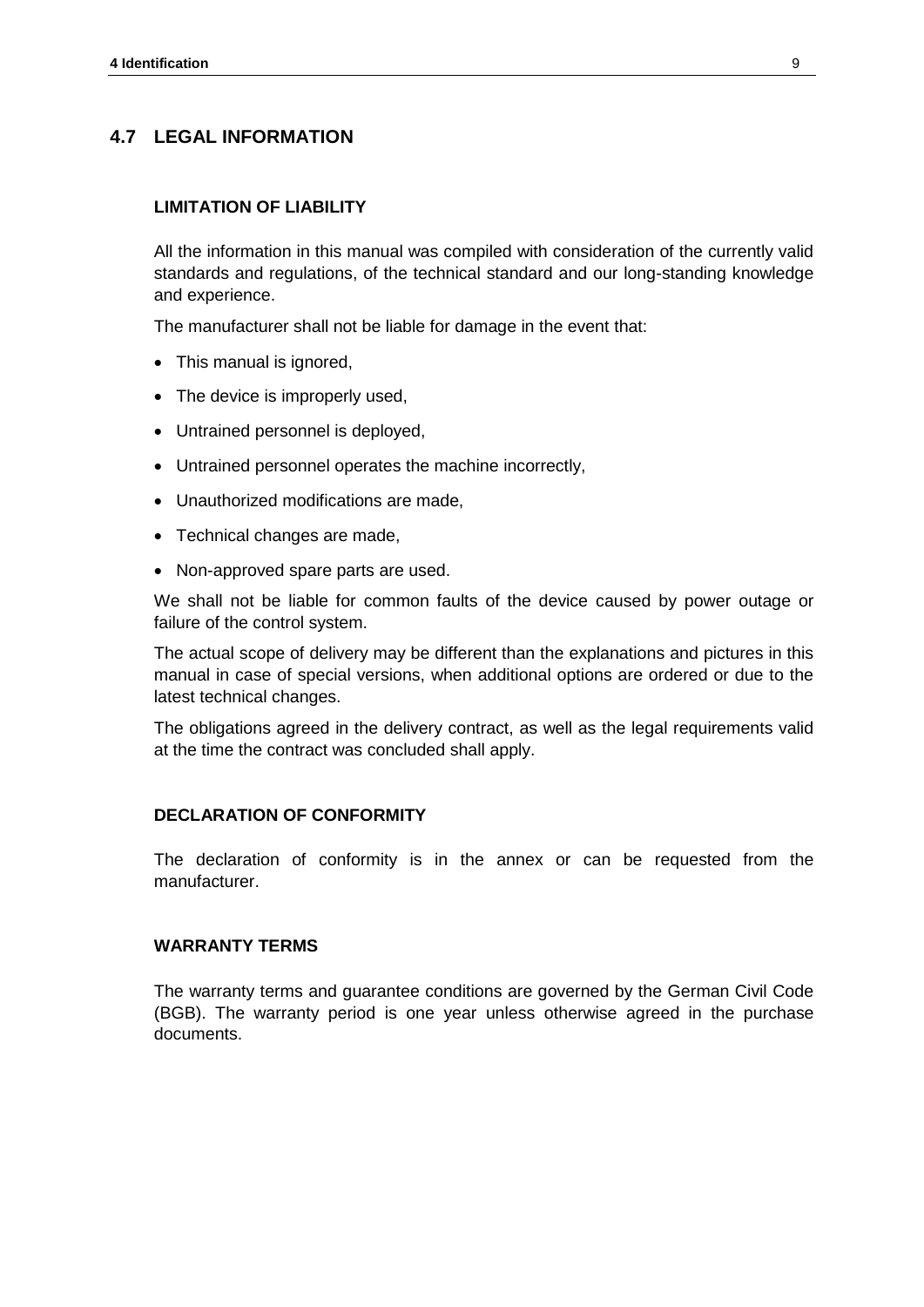# **5 GENERAL**

## **IMPORTANT SAFETY INSTRUCTIONS**

WARNING – When using electric equipment, basic precautions should always be followed, including the following:

a) Read all the instructions before using the equipment.

b) This equipment is to be used only by qualified and trained personnel. See the training section in this manual.

c) Know how to turn off the product. Be thoroughly familiar with the controls.

d) Stay alert – watch what you are doing.

e) Do not operate the product when fatigued or under the influence of alcohol or drugs.

f) Keep danger zone clear of all persons.

g) Do not place the equipment on an unstable surface.

h) Follow the maintenance instructions specified in the manual.

i) Store these instructions in an area provided on the equipment.

# **5.1 INFORMATION ABOUT THIS MANUAL**

This manual intends to make handling of this system and its components safe and efficient. The manual is part of the system and must be kept in its immediate vicinity where it is accessible for the personnel at any time.

This documentation contains the necessary information for the intended use of the described system. It is intended for technically qualified personnel who have been especially trained for operation, laboratory use, quality assurance, service and repair.

The personnel must have read this manual carefully and understood its content before commencing any work. The basic condition for safe working is observation of all stated safety information and operating instructions in this manual.

Knowledge and technically faultless implementation of the instructions, safety requirements, safety information and warnings are a condition for safety in operation, service and repair. Only qualified personnel has the required professional knowledge to apply the safety requirements, safety information and warnings stated in this operating manual in a general way correctly in a concrete situation.

In addition, the local accident prevention regulations and general safety regulations apply for the area of application of the system.

Illustrations in this manual serve the purpose of general understanding; they may differ from the actual version.

Apart from this manual the instructions for the installed components included in the appendix apply.

This operating manual cannot take any possible case of maintenance into account. If you need further information or if special problems occur that are not treated extensively enough in this manual please request the required information from the manufacturer.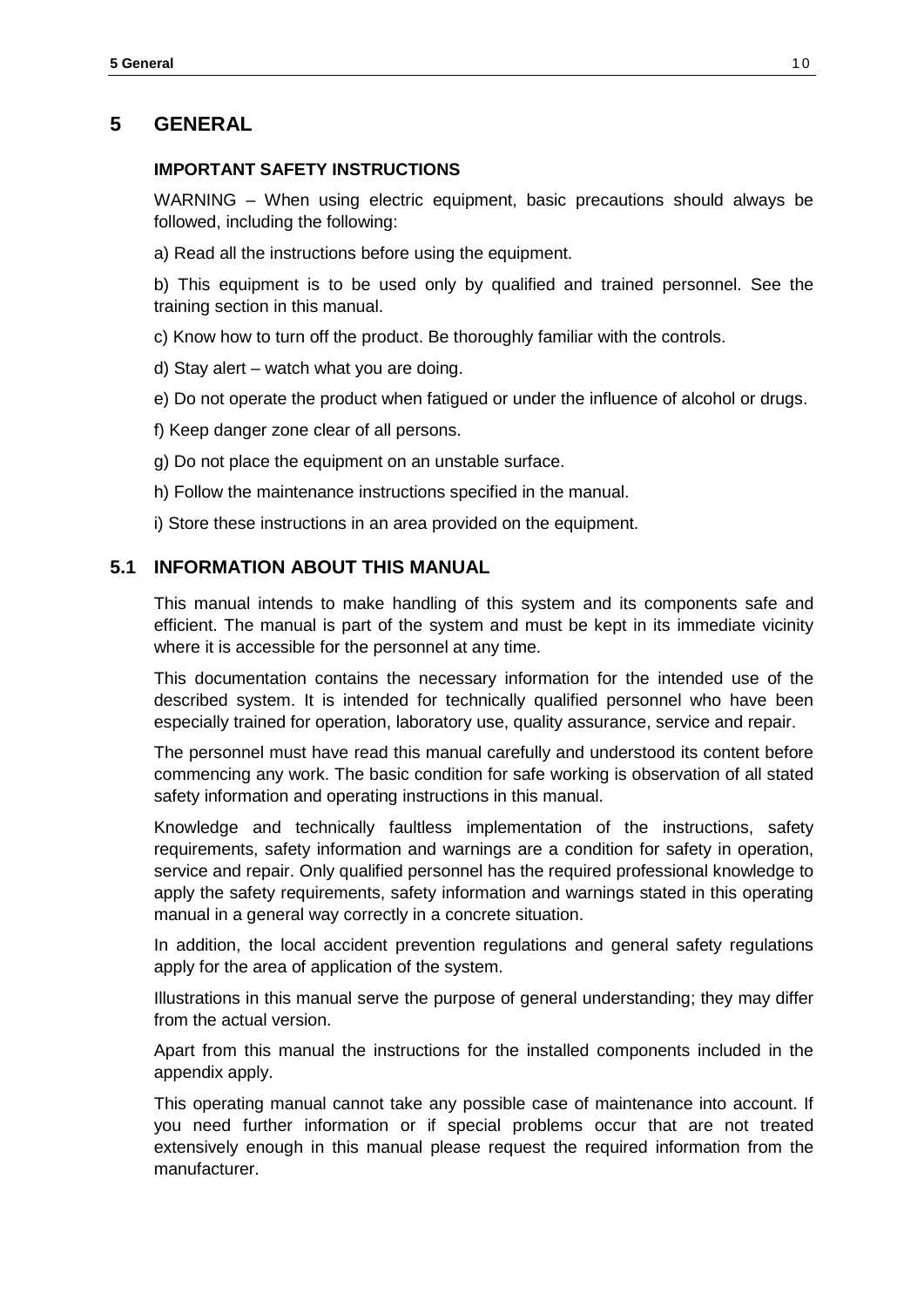# **5.2 INFORMATION ABOUT THE SYMBOLS**

# **SAFETY INSTRUCTIONS**

In this manual, safety information is indicated by means of symbols. Safety information is preceded by signal words that indicate the scope of risk.

To avoid accidents and damage to persons or property, always follow the information and act prudently.

Throughout the text, you will find the following pictograms with the following meanings:

![](_page_10_Picture_6.jpeg)

![](_page_10_Figure_7.jpeg)

**A** WARNING

Possible consequences: death or most serious injuries.

**Prevention** 

# **A** CAUTION

![](_page_10_Picture_12.jpeg)

Possible consequences: slight or minor injuries. Sometimes also used for warning of material damage.

• Prevention

![](_page_10_Picture_15.jpeg)

## **NOTE**

Information for use or useful important information

# **PROHIBITION SIGNS**

![](_page_10_Picture_19.jpeg)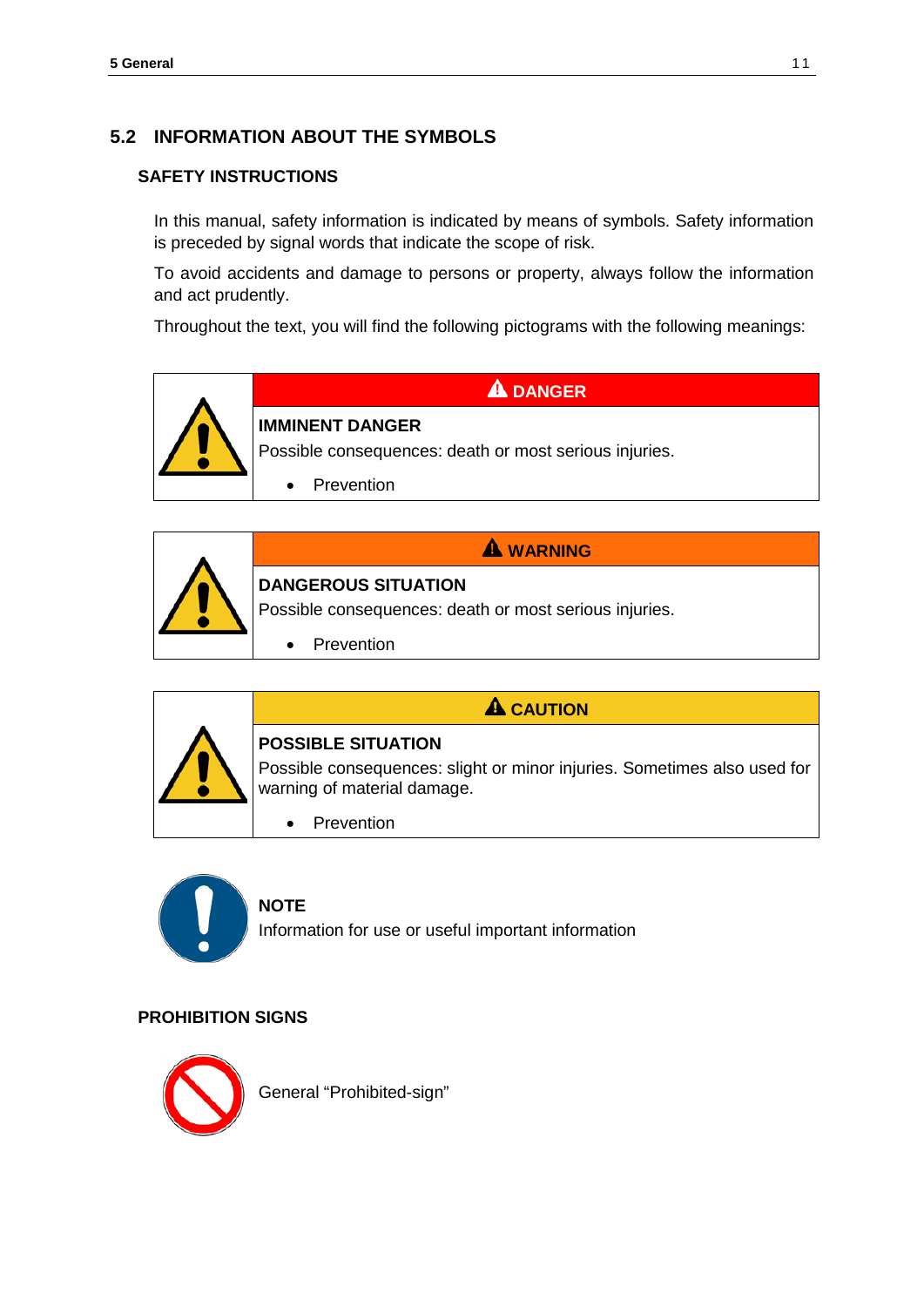# **WARNING SIGNS**

![](_page_11_Picture_2.jpeg)

Warning of hot surface!

Warning of optical radiation (such as UV, visible radiation, IR)

![](_page_11_Picture_4.jpeg)

Warning of electricity!

# **ATTENTION**

![](_page_11_Figure_7.jpeg)

Wear eye protection!

Opaque eye protection must be worn!

![](_page_11_Picture_10.jpeg)

Disconnect mains plug from electrical outlet!

![](_page_11_Picture_12.jpeg)

Disconnect before carrying out maintenance or repair!

![](_page_11_Picture_14.jpeg)

Use hand protection!

Wear foot protection!

Refer to instruction manual/booklet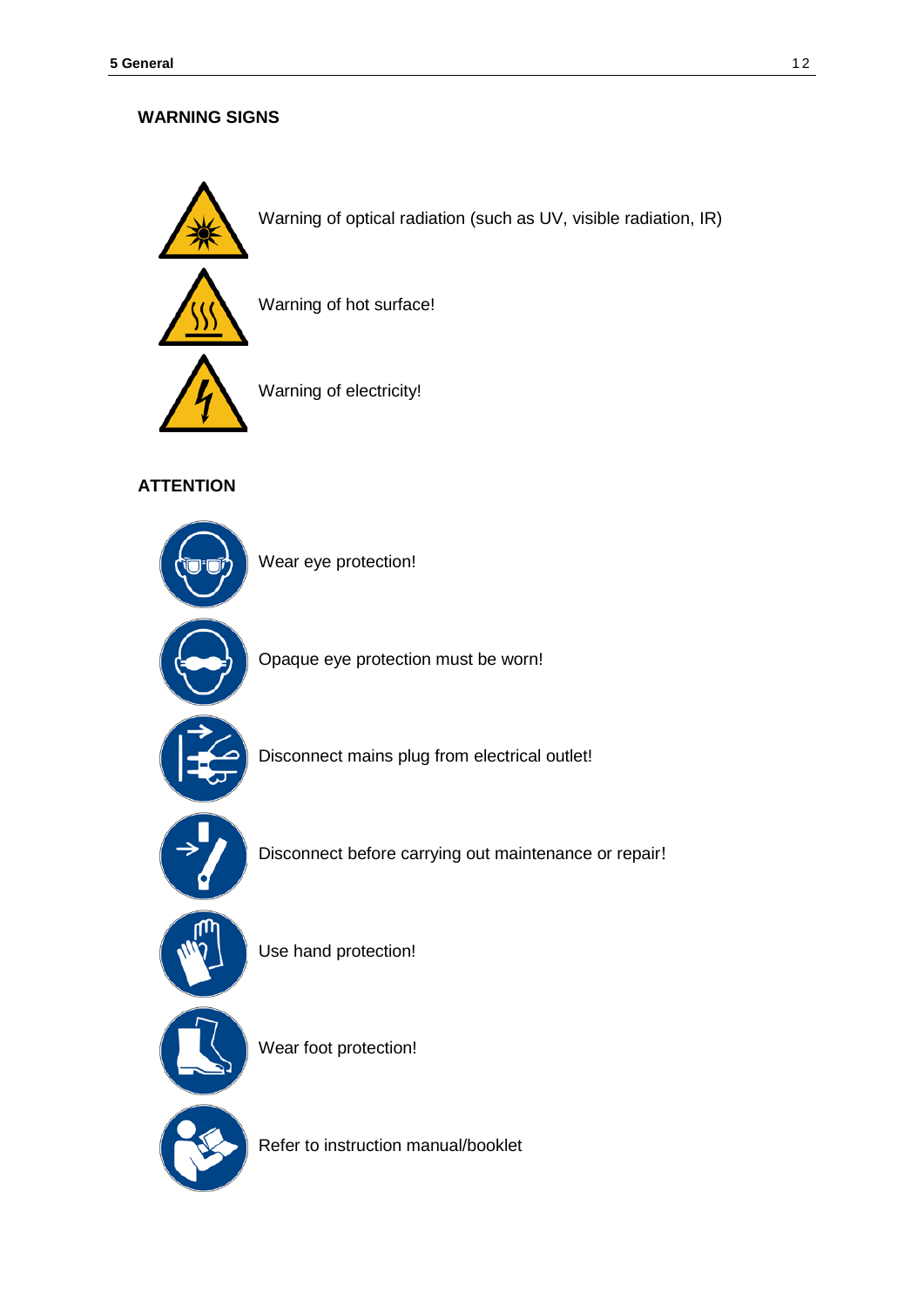# **FIRE PROTECTION SIGN**

![](_page_12_Picture_2.jpeg)

Extinguishing hose

![](_page_12_Picture_4.jpeg)

Fire extinguisher

# **RESCUE SIGN**

![](_page_12_Picture_7.jpeg)

Emergency exit: marking of all emergency exits with this symbol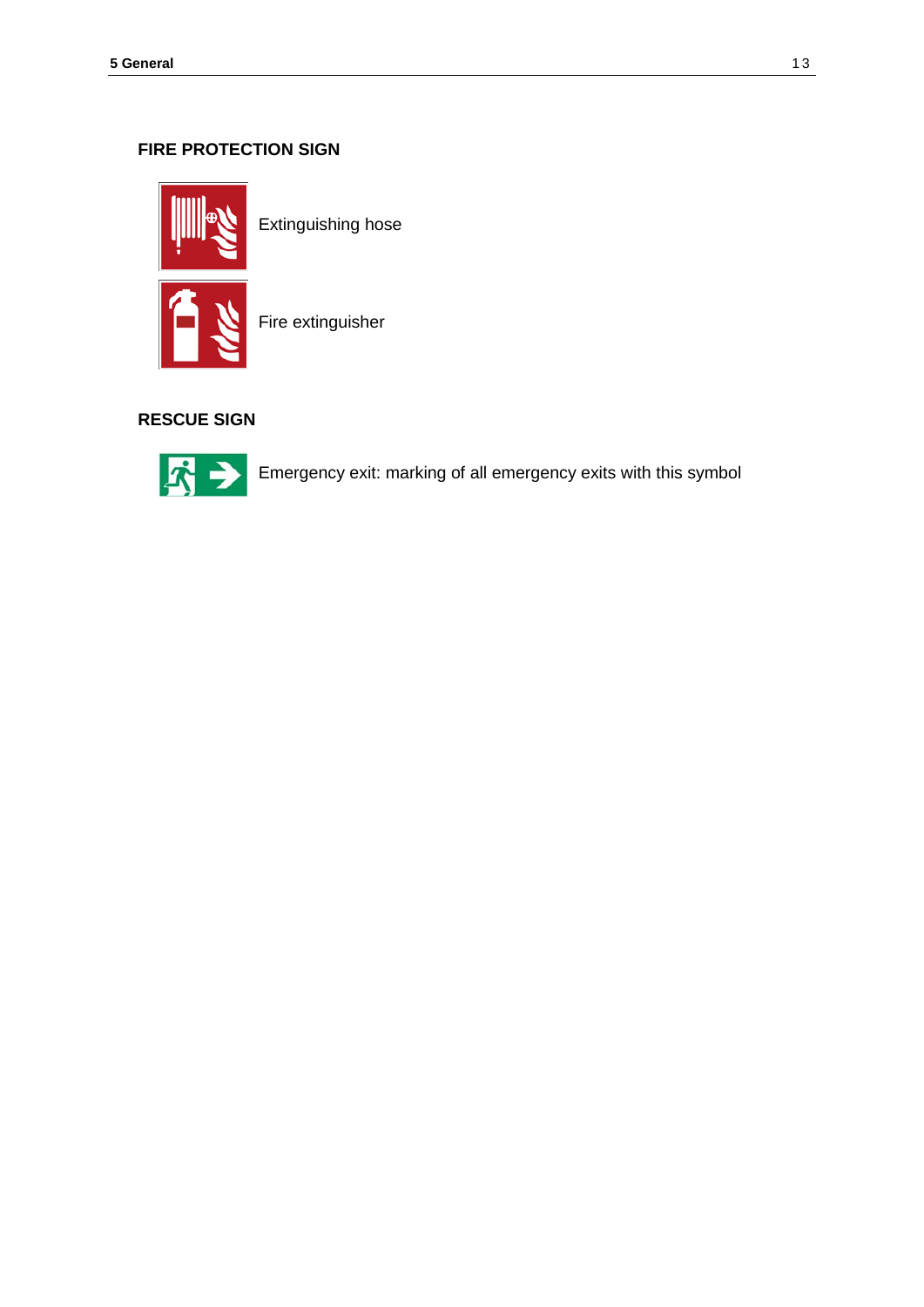## **5.3 OWNER/OPERATOR INFORMATION**

The System is used in the commercial sector. The owner/operator of the system is therefore subject to the legal obligations concerning work safety.

In addition to the safety information in this manual, the generally applicable regulations valid for the application area of the system concerning safety, prevention of accidents and for protection of the environment must be noted and complied with.

The following applies in particular:

The owner/operator must acquire information about the valid occupational health and safety information and in a risk assessment determine additional hazards incurred due to the special operating conditions at the location of use of the system. He must implement these in the form of operating instructions for operation of the system and specifically for the individual work stations.

The owner/operator is obliged to check during the entire lifetime of the system whether the operating instructions that he generated comply with the current status of the regulations and update them if necessary.

The owner/operator must assign and define the responsibilities for installation, operation, rectification of faults, service and cleaning unambiguously.

The owner/operator must ensure that all personnel dealing with the system have read and understood this manual. Furthermore, he is obliged to provide personnel training in regular intervals and provide information about risks.

The owner/operator must provide the required personal protective equipment for his personnel. Furthermore, the owner/operator is responsible that the system is always in faultless technical condition. To ensure this, the service intervals specified in this manual and in the technical documents for the individual systems must be observed and all safety installations must be checked regularly for function and completeness.

The owner/operator must have all safety devices checked regularly for function and completeness.

The owner/operator must ensure that the operating personnel have knowledge about first aid measures and local rescue installations.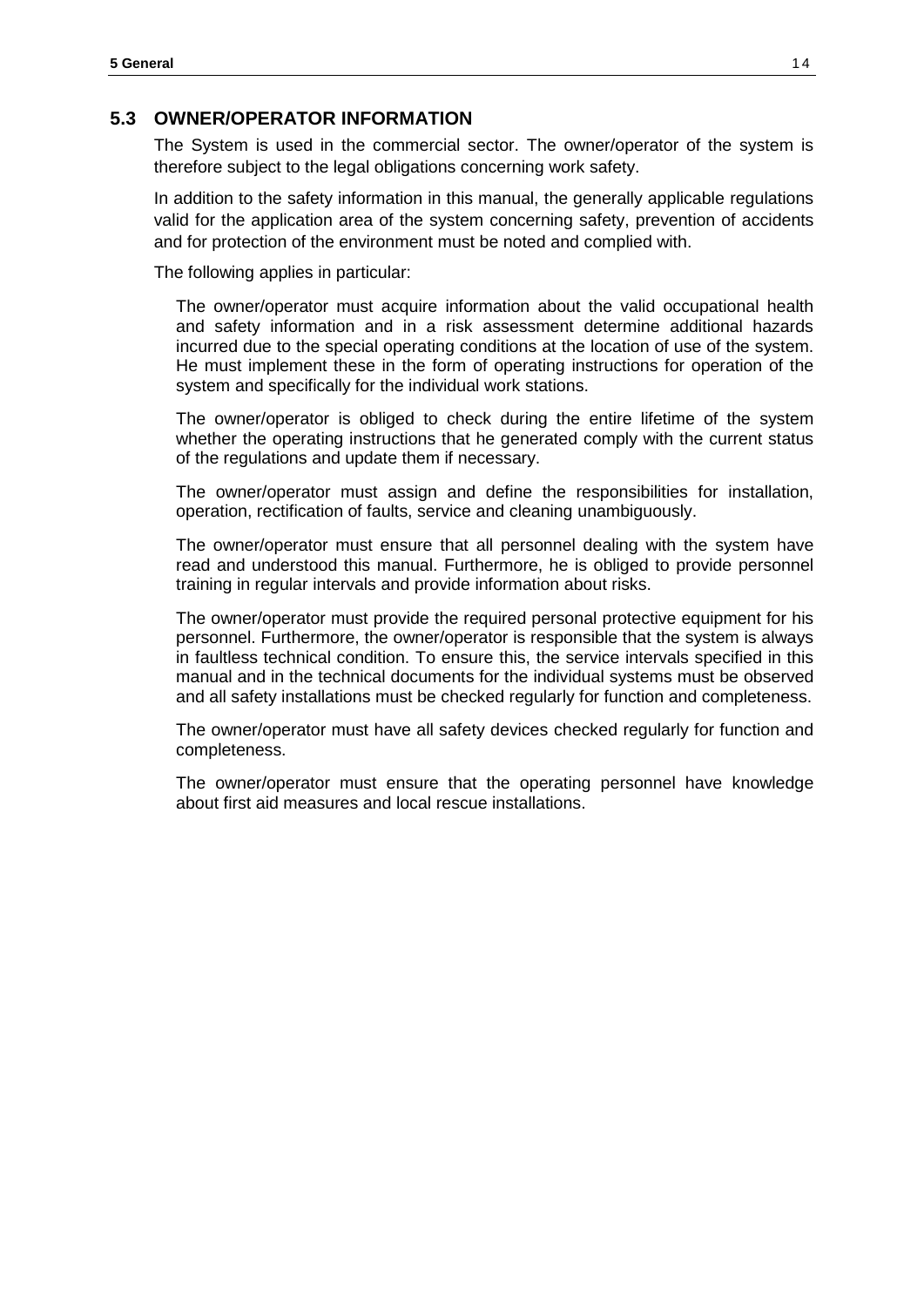# **5.4 PERSONNEL REQUIREMENTS**

The maximum number of qualified professional operators that may be in the location simultaneously: 2

## **QUALIFICATIONS**

| <b>A WARNING</b>                                                                                                                                                                |  |  |  |  |  |  |
|---------------------------------------------------------------------------------------------------------------------------------------------------------------------------------|--|--|--|--|--|--|
| RISK OF INJURY WHEN PERSONNEL ARE INSUFFICIENTLY<br><b>QUALIFIED!</b>                                                                                                           |  |  |  |  |  |  |
| If unqualified personnel carries out work on the system or stays in the<br>danger area of the system risks arise that may cause severe injuries and<br>serious material damage. |  |  |  |  |  |  |
| • Have all activities carried out only by personnel qualified for the<br>activity.                                                                                              |  |  |  |  |  |  |
| Keep unqualified personnel away from the danger area.                                                                                                                           |  |  |  |  |  |  |

![](_page_14_Picture_5.jpeg)

# **RISK OF INJURY WHEN TOUCHING LIVE PARTS OR HOT SURFACES**

**WARNING**

Generally, low voltage devices like this system can have dangerous live parts and hot surfaces. All works for transportation, installation, commissioning, start-up and maintenance must be performed by respectively trained and responsible, qualified personnel (in accordance with EN 50110-1 (VDE 0105-100); IEC 60364). Inappropriate behaviour can lead to serious injuries or damages.

Below, this manual lists the qualifications of the personnel for the various areas of activity:

## **Electrically skilled person**

Due to their professional training, knowledge and experience and knowledge of the relevant standards and regulations, electrically skilled persons are able to carry out work on electrical systems and to recognize and avoid risks independently.

Electrically skilled persons are specially trained for the work environment where they are working and they know the relevant standards and regulations. Electrically skilled persons must fulfil the requirements of the valid legal regulations for accident prevention.

## **Qualified person**

Qualified persons are trained or can be trained by Opsytec Dr. Gröbel GmbH in extended operation and parameterization of the system as well as in execution of preventive service work.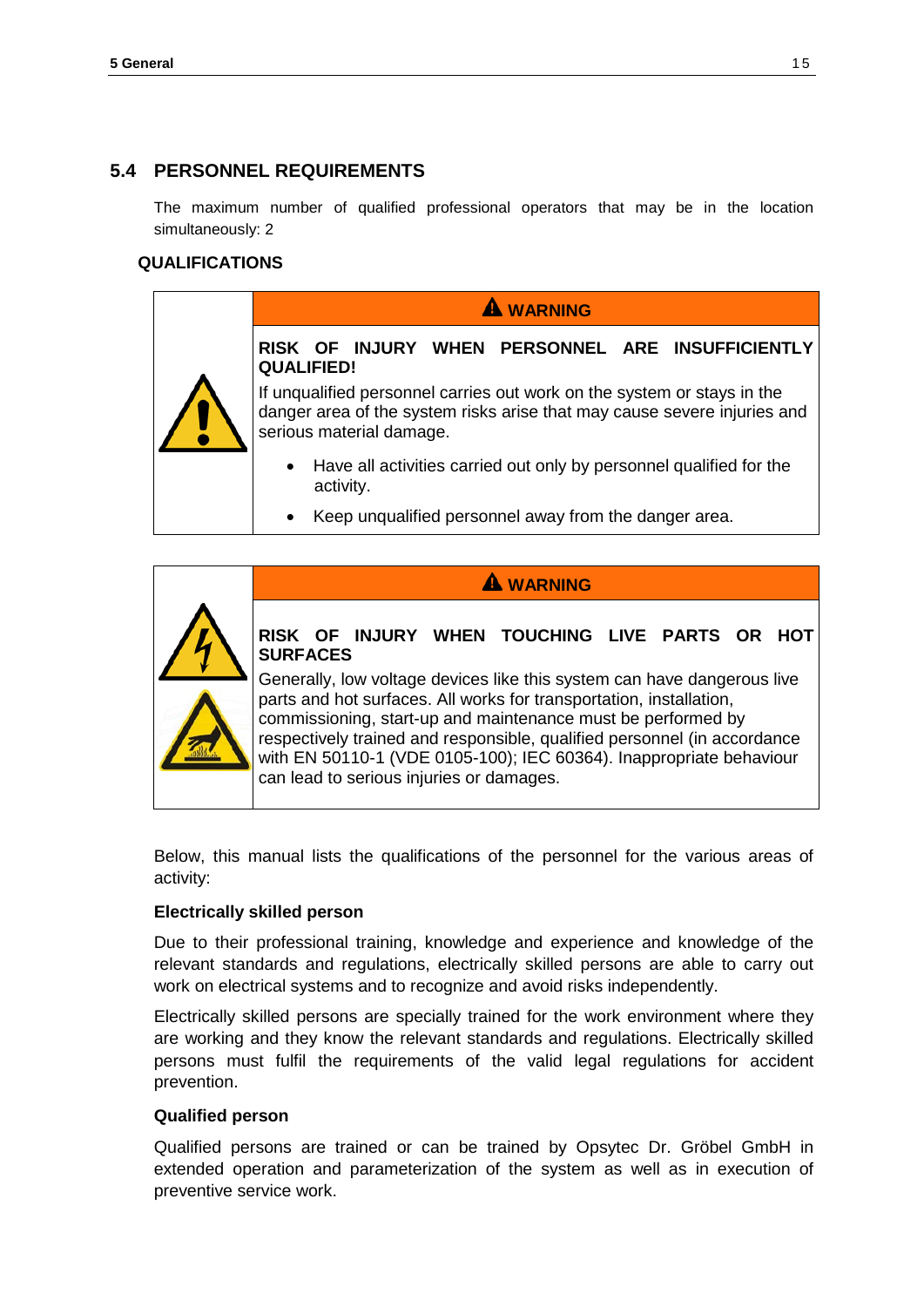In addition, due to their technical training, knowledge and experience and knowledge of the relevant standards and regulations, they are able to carry out work they have been assigned and to recognize and avoid possible risks independently.

## **Operators**

Operators use and operate the system in the scope of the intended use. They are trained by the owner/operator in the work assigned to them and informed about possible risks.

## **TRAINING AND QUALIFICATION OF PERSONNEL**

In regular instructions and training, operating personnel must be informed about the special risks when working with and handling the system.

The instruction and training should have the following content:

Hazards when working with the system in normal operation.

Hazards in connection with service, repair and cleaning activities.

Conduct to minimize consequences of accidents.

Conduct in case of accidents.

Rescue of injured persons.

Working without personal protective equipment may cause health damage. The company supervisor is instructed to pay attention that personnel are wearing personal protective equipment.

Particular hazards when working on the electrical system.

Meanings of the information and warning notes; here correct conduct is explained.

Instruction and training must be carried out in regular intervals by the owner/operator. For better tracking, execution of instruction and training should be recorded.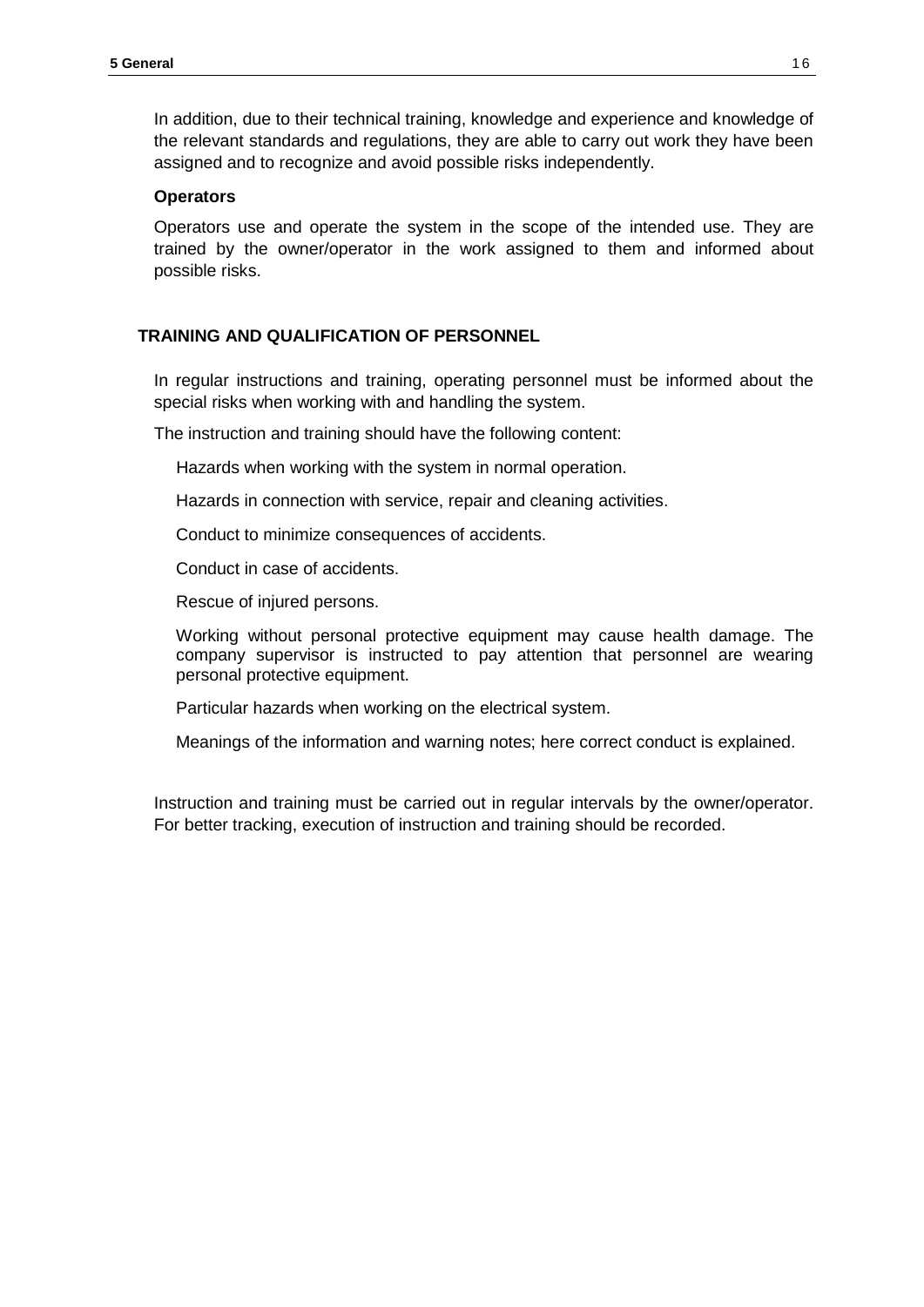# **PERSONAL PROTECTIVE EQUIPMENT**

The purpose of personal protective equipment is to protect the personnel from risks that might affect his safety or health when working.

When executing various activities on and with the system, the personnel must wear personal protective equipment. This will be pointed out again in the individual chapters of this manual. Below, personal protective equipment is explained:

## **Protective Gloves**

Protective gloves are used to protect hands from visible and invisible radiation, friction, abrasion, stabs and deep injuries.

# **Protective Googles**

Protective googles are used to protect eyes from intense visible and invisible radiation.

Protective eyewear and storage boxes can be ordered from UVEX AREITSSSCHUTZ GMBH, Würzburger Str. 181 – 189, 90766 Fürth, Germany:

Protective eyewear part number: 9169065

Storage box part number: 9957502

![](_page_16_Picture_11.jpeg)

![](_page_16_Picture_12.jpeg)

## **Safety Boots**

Safety boots are used as protection from heavy parts falling down and slipping on slippery surfaces.

## **Protective clothing**

Use protective clothing over all exposed skin.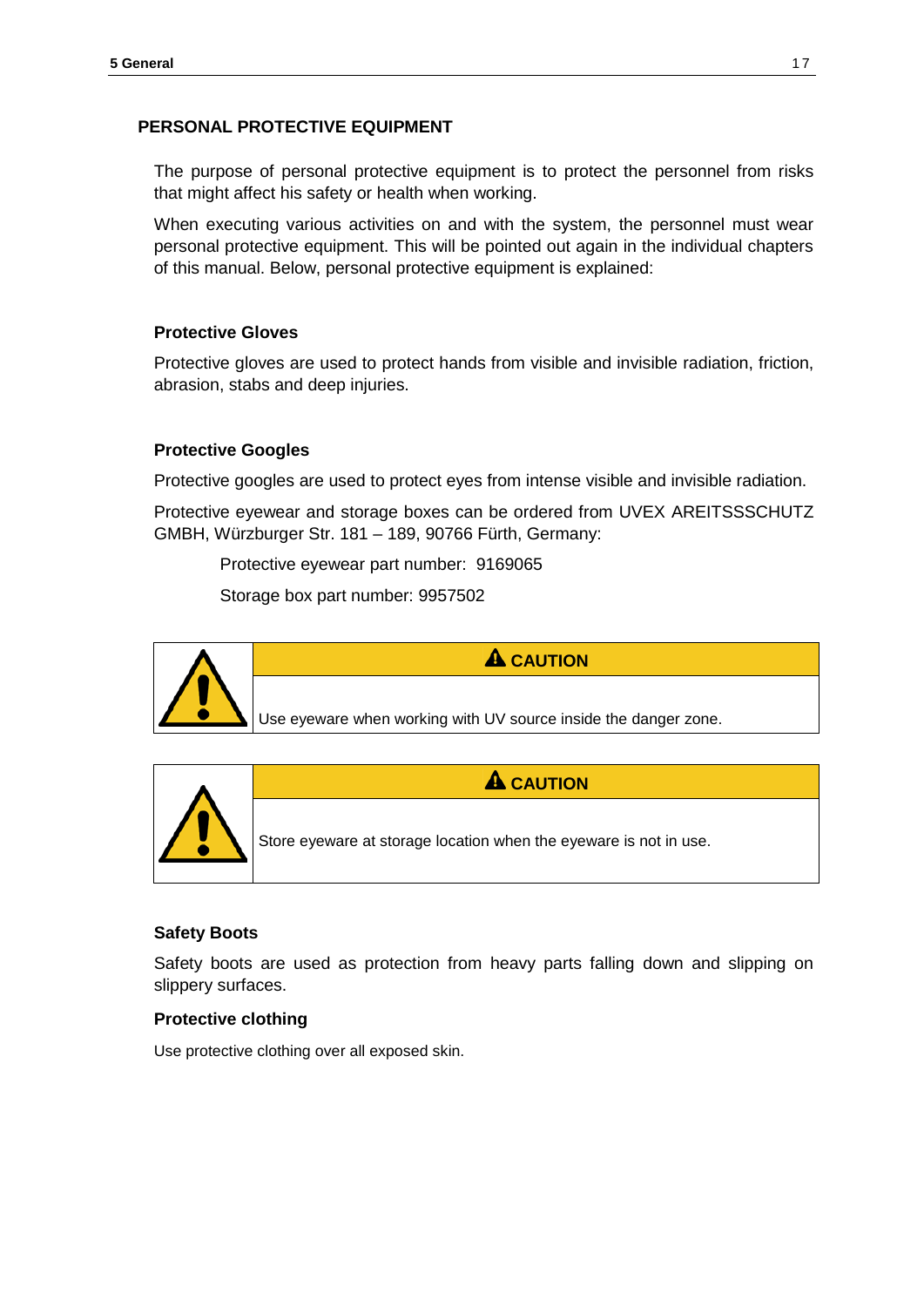# <span id="page-17-0"></span>**6 SAFETY INFORMATION AND RESIDUAL RISK**

# **6.1 GENERAL**

The system is state-of-the-art and has been built in compliance with recognized safety regulations. Nonetheless, its use may constitute risks for life and limb of the operating and repair personnel (service personnel) or third parties or impairments to the machine. Operate the system only when its safety devices are in faultless condition. Disruptions that impair its safety must be rectified at once.

The following safety information must be strictly observed to prevent damage to the machine and personal injury!

![](_page_17_Picture_5.jpeg)

**RISK OF INJURY WHEN PERSONNEL DO NOT READ THE OPERATION MANUAL!**

**WARNING**

Prior to commissioning and operation, read the operation manual completely. Read all safety information and instructions. Negligence concerning safety information and instructions may cause electric shock and/or severe injuries.

# **6.2 SAFETY INFORMATION CONCERNING NORMAL OPERATION**

For activities in normal operation a brightness of at least 300 Lux must be provided.

Operation the machine is only permitted for instructed operating personnel.

Removing or disabling protective devices is not allowed during operation of the system.

If any protective devices or equipment fail or have become faulty, this must be reported to the operations supervisor immediately. He will decide about further procedure.

![](_page_17_Figure_14.jpeg)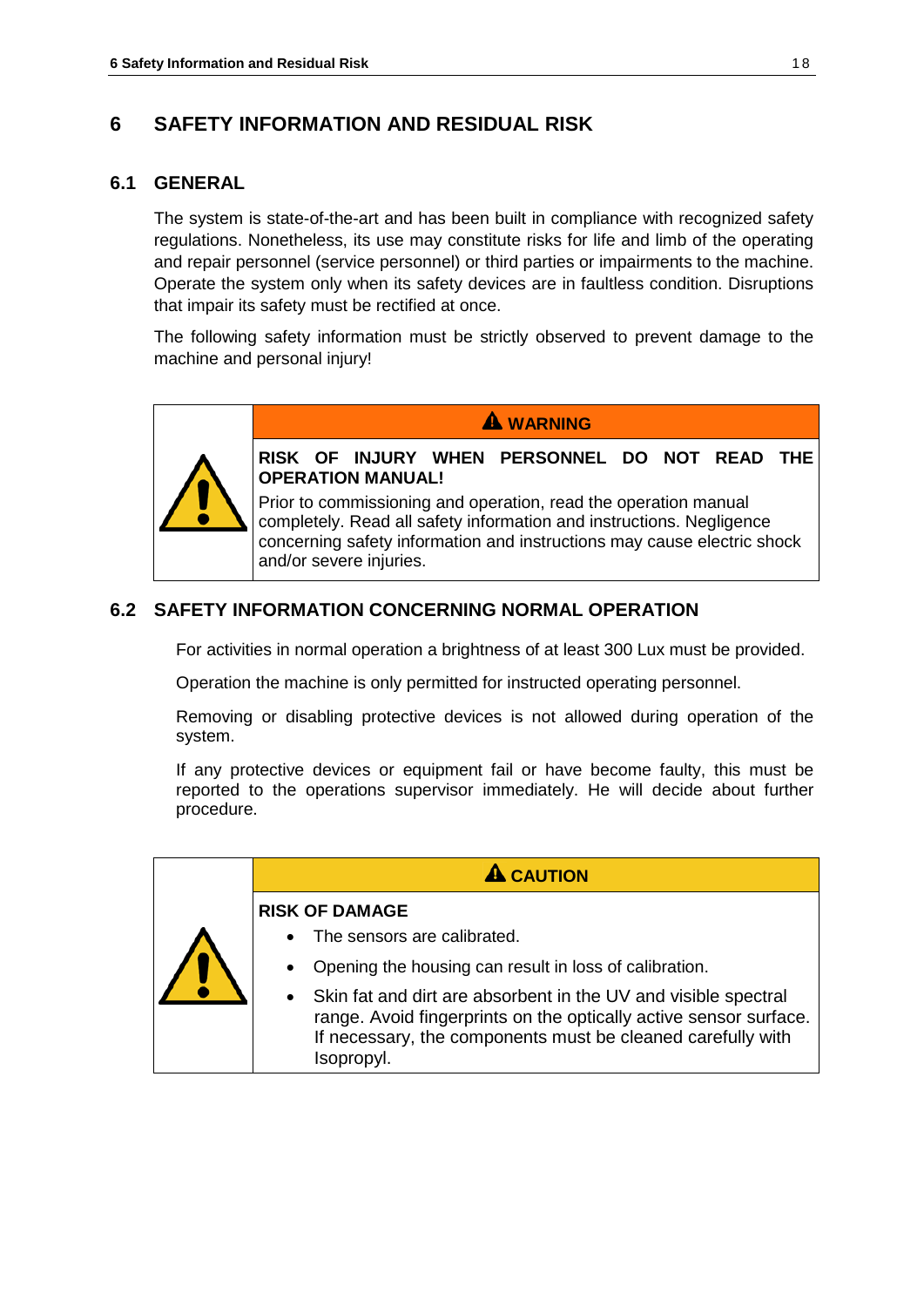# **6.3 SAFETY INFORMATION CONCERNING SERVICE AND REPAIR WORK**

# **A** CAUTION **RISK OF DAMAGE** • Before opening the system, disconnect all components from the supply voltage and check that no voltage is present. • Switch off the USB supply voltage prior to connecting / disconnecting the system.

| $\mathbf A$ CAUTION                                                                                                                                                                                                |
|--------------------------------------------------------------------------------------------------------------------------------------------------------------------------------------------------------------------|
| <b>RISK OF DAMAGE</b>                                                                                                                                                                                              |
| The sensors are calibrated.<br>$\bullet$                                                                                                                                                                           |
| Opening the housing can result in loss of calibration.                                                                                                                                                             |
| • Skin fat and dirt are absorbent in the UV and visible spectral<br>range. Avoid fingerprints on the optically active sensor surface.<br>If necessary, the components must be cleaned carefully with<br>Isopropyl. |

| <b>CAUTION</b>                                                                                                                                       |
|------------------------------------------------------------------------------------------------------------------------------------------------------|
| <b>RISK OF DAMAGE</b><br>Skin fat and dirt are absorbent in the UV and visible spectral<br>$\bullet$<br>range.                                       |
| Avoid fingerprints on the optically active sensor surface. If<br>$\bullet$<br>necessary, the components must be cleaned carefully with<br>Isopropyl. |

Service, repair and cleaning work must only be carried out by authorized and specifically trained professionals. The system must be power-free and secured before major work is carried out (including cleaning).

Carry out the prescribed setting, service and inspection work according to schedule.

Only specialized electricians may perform work on electrical equipment.

Safety devices may only be removed during service and repairs, if the system was previously switched off and brought into a safe condition.

For service and maintenance work, important safety installations may not be functional. Work of this kind therefore requires special caution.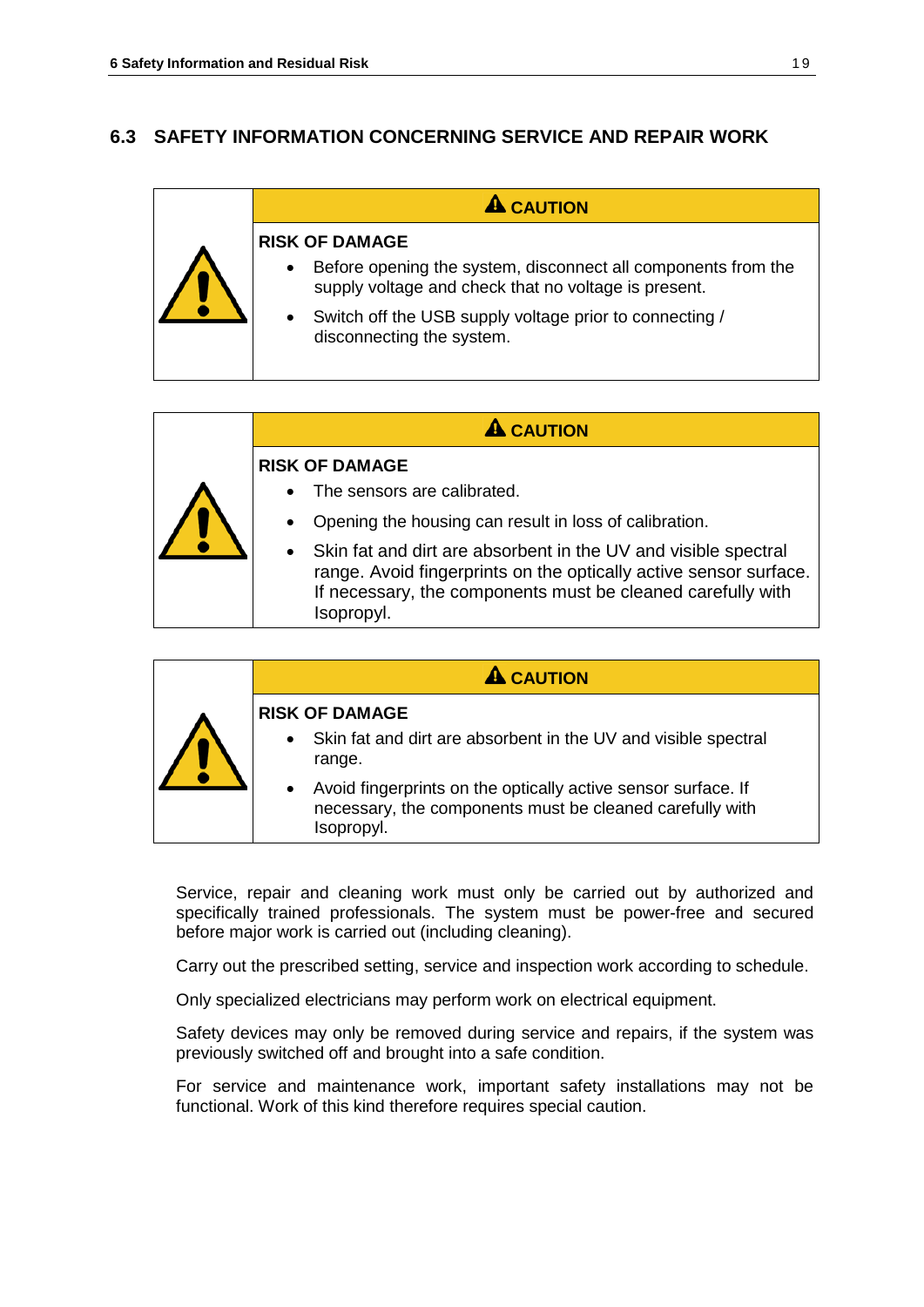#### **6.4 UV SAFETY INFORMATION**

Unprotected and prolonged exposure to any form of UV light, including UV-A, can result in skin injuries, cataracts and possibly cancer. Even brief exposure can be hazardous, if the UV intensity is very high. Thus, it is advised to always shield the eyes/face. For maximum protection and whenever possible, hands and arms should also be covered with long sleeves and gloves of a non-fluorescent material.

Artificial UV light is often regarded as something completely different from the sun's radiation, which it is not. As a result, recommended hygienic exposure times have been calculated for these types of UV-sources, the aim being to prevent injuries and increase safety awareness when working with artificial UV. Artificial UV, such as that emitted from UV lamps, should be regarded as natural UV, i.e. sunlight, and appropriate safety measures should be taken accordingly. Artificial UV sources are used in many industries for many applications. UV is used in combination with a fluorescent media, which is excited by the UV energy and "reflects" light in the visible range of the electromagnetic spectrum.

Certain individuals are naturally hypersensitive to all forms of UV and should avoid any exposure. In general, if itching, inflammation or other unusual symptoms occur, UV exposure should cease immediately. People using certain drugs that produce photosensitivity should avoid exposure to all UV sources.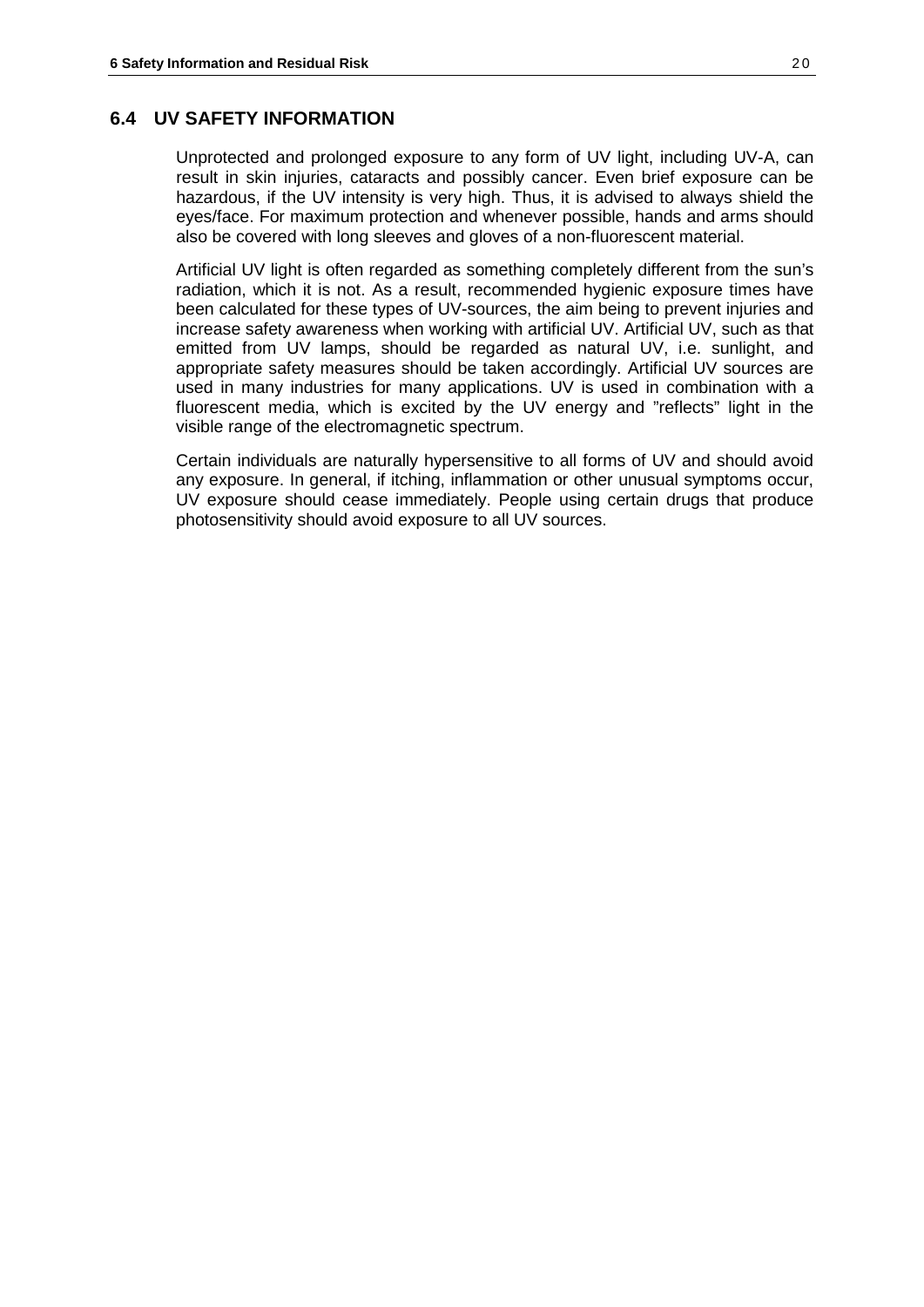# **7 SYSTEM DESCRIPTION**

The radiometer TinyTracker172 is a handheld instrument for precise measurement of irradiance profile and the dose in a irradiance channel. The dose is calculated by integrating the irradiance values. Different UV and visible spectral ranges can be measured with the respective sensors. The measured values are stored on a SD memory card. The associated PC software allows evaluating the data.

The unit is battery driven and can be charged by USB or an AC power supply.

The integrated sensor is calibrated with respect to a PTB reference.

![](_page_20_Figure_5.jpeg)

![](_page_20_Figure_6.jpeg)

![](_page_20_Picture_7.jpeg)

For a simple description, the above mentioned components are collectively referred to as system.

## **The following components are required by the customer:**

- Windows 10 PC
- USB Port 2.0
- Nitrogen or Argon flushing for detection of 172 nm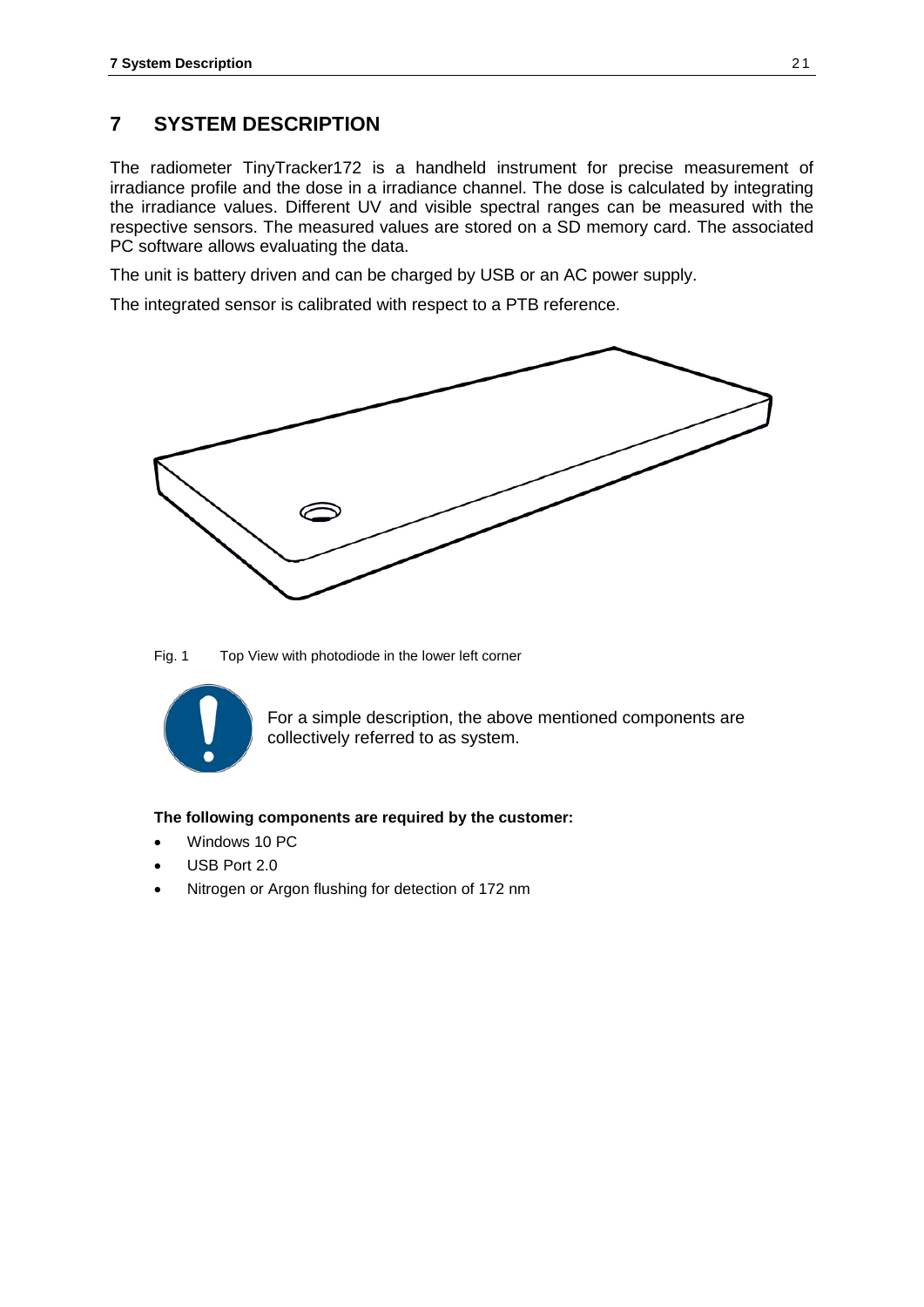# **8 COMMISSIONING**

## **8.1 INSTALLATION**

- Unpack all components and remove the packaging materials.
- Insert USB stick and install PC software.
- Connect the tinytracker172 to PC.

# **8.2 PRACTICAL HINTS**

The sensor is integrated into the TinyTracker172. The design of the TinyTracker172 housing is optimized so that the sensor does not heat up. The sensor is calibrated.

It should be noted that radiometric measurements are not as simple as, for example, measuring distances in a room. Although the meter gives a value, this value is highly dependent on the position of the lamp to the sensor and the reflective behavior of the surrounding. If the sensor is tilted with respect to the lamp, it will result in a cosine-like reduction of the value.

To achieve reproducible results the surrounding, the geometric arrangement, the temperature and the power of the lamp must be controlled. Furthermore, the appropriate sensor must be chosen to fit the particular measurement application. Any sensor is designed to measure radiation over a specified spectral range. Although our sensors are highly insensitive to other spectral regions, than those they are designed for, there is a physical limitation for integral measuring equipment caused by steepness of the filter wings and the width of the sensitive region. The limitation results in an error factor of 10-4 to 10-2.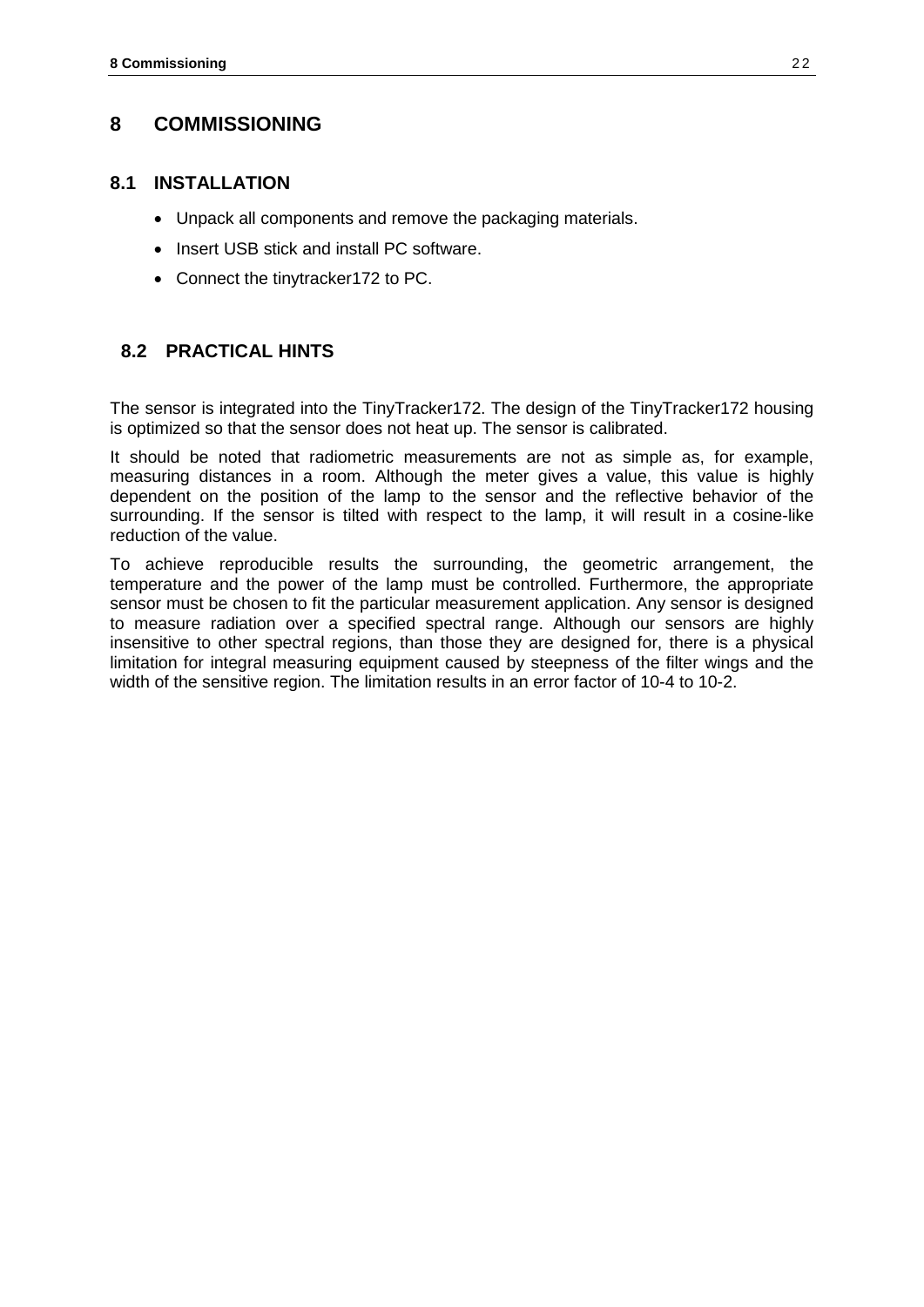# **9 OPERATE THE TINYTRACKER172**

# **9.1 CONTROLS OF THE TINYTRACKER172**

The TinyTracker172 has only one button and 3 status lights. Most of the setup is done in the PC software. The lights are showing the status of the TinyTracker172. The button is used to switch the TinyTracker172 on and off.

![](_page_22_Figure_4.jpeg)

To switch on the TinyTracker172 press the button briefly. To switch off the TinyTracker172 press and hold the button until all three indicators illuminate. Now you can release the button and the TinyTracker172 is powered down. Switching off during an active measurement stops the measurement and closes the file. The measurement can be evaluated then like any other measurement with the PC software.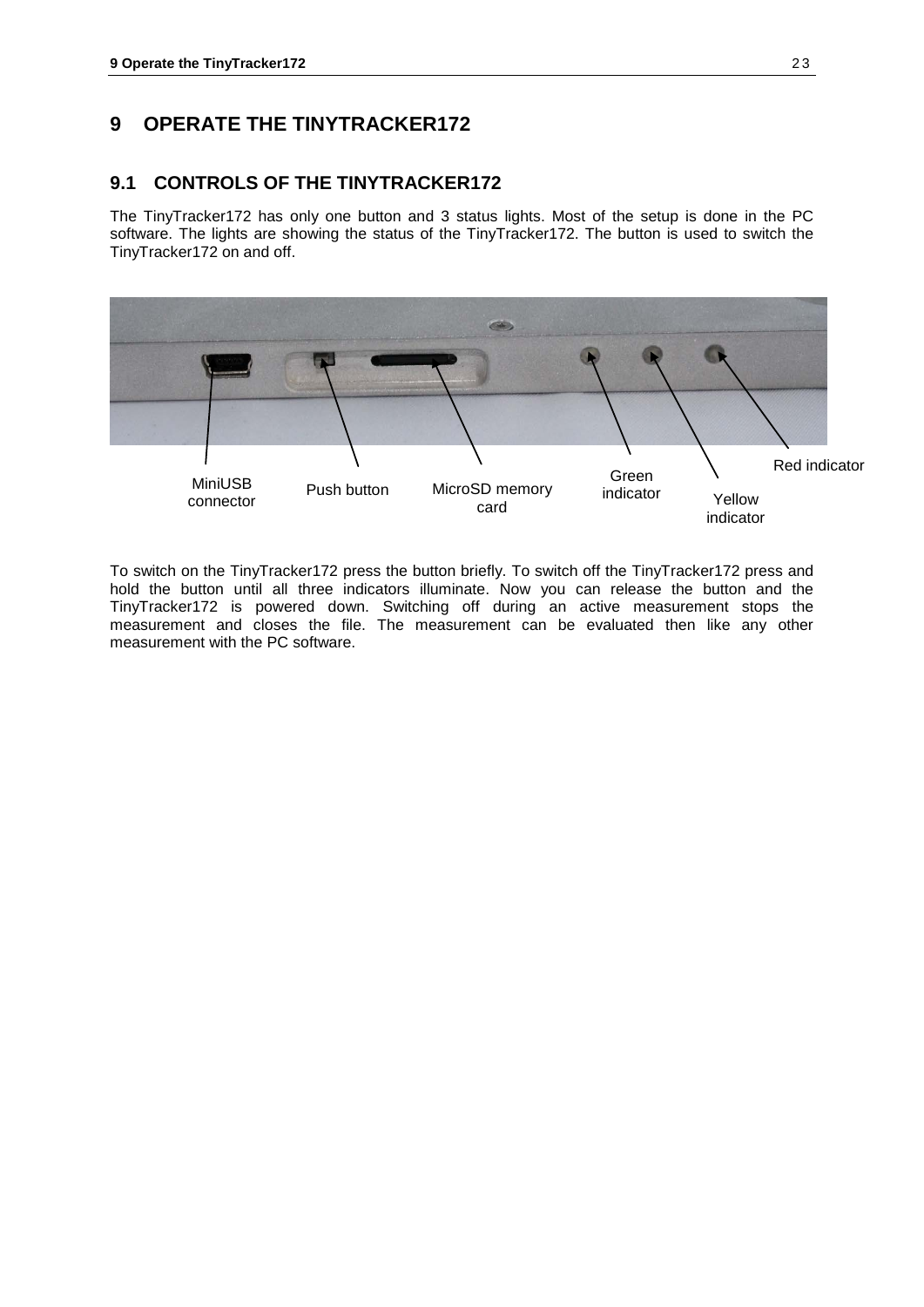# **9.2 DEFINITION OF THE STATUS LIGHTS**

Dependent of the status the TinyTracker172 status lights are illuminate / flashing in a different pattern. Each status light has 4 different modes: off, flash short, flash long and on.

At a short flash, the light is on for 1/8th and off for  $7/8<sup>th</sup>$  of the time. In comparison, the long flash has an on : off ratio from 1:1.

The following table helps to indicate the function which belongs to the pattern.

| <b>Function</b>                                                                                                                 | Green | Green Flash Short | Green Flash Long | wolle | ellow Flash short | ellow Flash long | Red | Red Flash Short | Red Flash long |
|---------------------------------------------------------------------------------------------------------------------------------|-------|-------------------|------------------|-------|-------------------|------------------|-----|-----------------|----------------|
| Off                                                                                                                             |       |                   |                  |       |                   |                  |     |                 |                |
| Power up - TinyTracker172 testing the<br>hardware                                                                               |       |                   |                  |       |                   |                  |     |                 |                |
| TinyTracker172 ready - Waiting for UV<br>light<br>(for a max. of 10 minutes - then tracker switches off)                        |       |                   |                  |       |                   |                  |     |                 |                |
| TinyTracker172 is collecting data                                                                                               |       |                   |                  |       |                   |                  |     |                 |                |
| Measurement in TinyTracker172 finished<br>ready for download the data<br>(for a max. of 10 minutes - then tracker switches off) |       | dark              |                  |       |                   |                  |     |                 |                |
|                                                                                                                                 |       |                   |                  |       |                   |                  |     |                 |                |
| Switching off - Power Key holded                                                                                                |       |                   |                  |       |                   |                  |     |                 |                |
| Connected to USB or Power supply<br>(Green flash shows battery state;                                                           |       |                   |                  |       |                   |                  |     |                 |                |
| Yellow is read access to SD card<br>Red is write access to SD card)                                                             |       |                   |                  |       |                   |                  |     |                 |                |
|                                                                                                                                 |       |                   |                  |       |                   |                  |     |                 |                |
| <b>System Error</b><br>(missing SD, no space on SD, Battery empty)                                                              |       |                   |                  |       |                   |                  |     |                 |                |

# **1.1 NAME CONVENTION FOR DATA FILES**

Measurements are automatically saved in a data file. The file format is described in chapter [4:](#page-33-0) [Structure of a data file.](#page-33-0) The files are stored in a directory according to the date of the measurement. The filename is according to the start time of the measurement.

Example:

| Path and filename    | Start of measurement             |
|----------------------|----------------------------------|
| \20120116\093644.csv | January 16, 2012 at 9:36:44 am   |
| \20111222\160752.csv | December 22, 2011 at 4:07:52 pm  |
| \20120110\070000.csv | January 10, 2012 at 7am          |
| \20111222\104630.csv | December 22, 2011 at 10:46:30 am |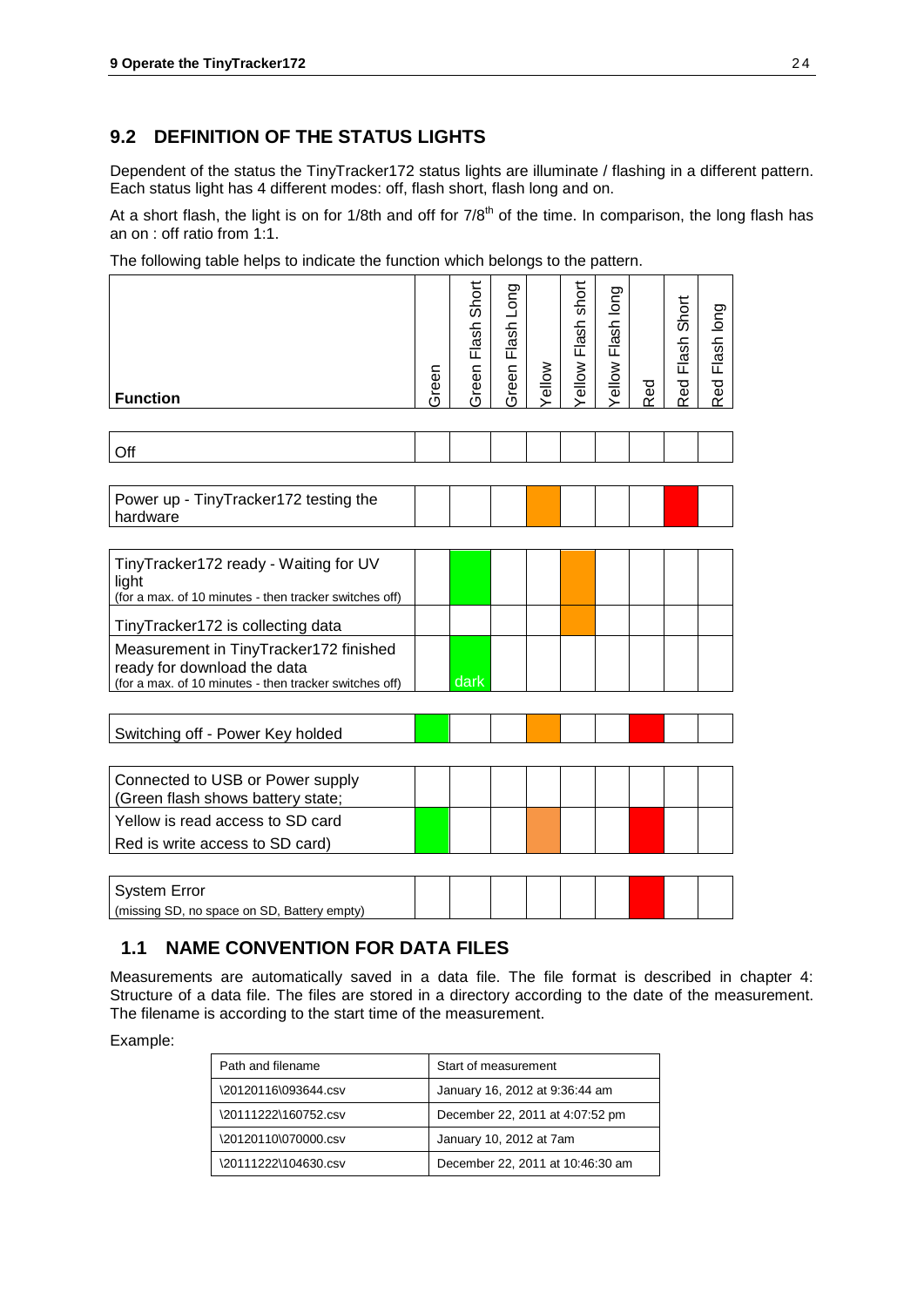# **9.3 CONNECTING THE TINYTRACKER172 TO THE PC**

First time the tracker is connected to a PC, it will be recognized as a new device and the PC installs the driver for the TinyTracker172. There is no need for an interaction of the user, because Windows supports all protocols used in the TinyTracker172. The only thing to see during the installation is the notify icon in the notification area.

| i) Neue Hardware gefunden X<br>Tracker USB<br>DE < JE & BO D 14:31                                                                                                                          | i Neue Hardware gefunden X<br>USB-Verbundgerät<br><b>USB Composite Device</b>                    |
|---------------------------------------------------------------------------------------------------------------------------------------------------------------------------------------------|--------------------------------------------------------------------------------------------------|
| i Neue Hardware gefunden X<br>Tracker MSC<br>DE < JE & BO D 14:31                                                                                                                           | i Neue Hardware gefunden<br>$\mathbb{X}$<br>USB-Massenspeichergerät<br>USB - Mass storage device |
| i) Neue Hardware gefunden X<br><b>Tracker HID</b>                                                                                                                                           | <i>i</i> Neue Hardware gefunden<br>USB-HID (Human Interface Device)<br>DE < 思考6 5 0 14:32        |
| i) Neue Hardware gefunden X<br>UV Tracker USB Device                                                                                                                                        | U Neue Hardware gefunden X<br>Laufwerk<br>DE 3 型と野の回 14:32<br><b>Drive</b>                       |
| i Neue Hardware gefunden<br>$\times$<br>Die neue Hardware wurde installiert und kann jetzt verwendet<br>werden.<br>DE < 型 B 5 0 0 14:32<br>Your new hardware is installed and ready to use. | The first line is always "Found New Hardware",                                                   |

Here is an overview about the different notifications:

Thereafter the TinyTracker172 is installed and ready to use with the PC software.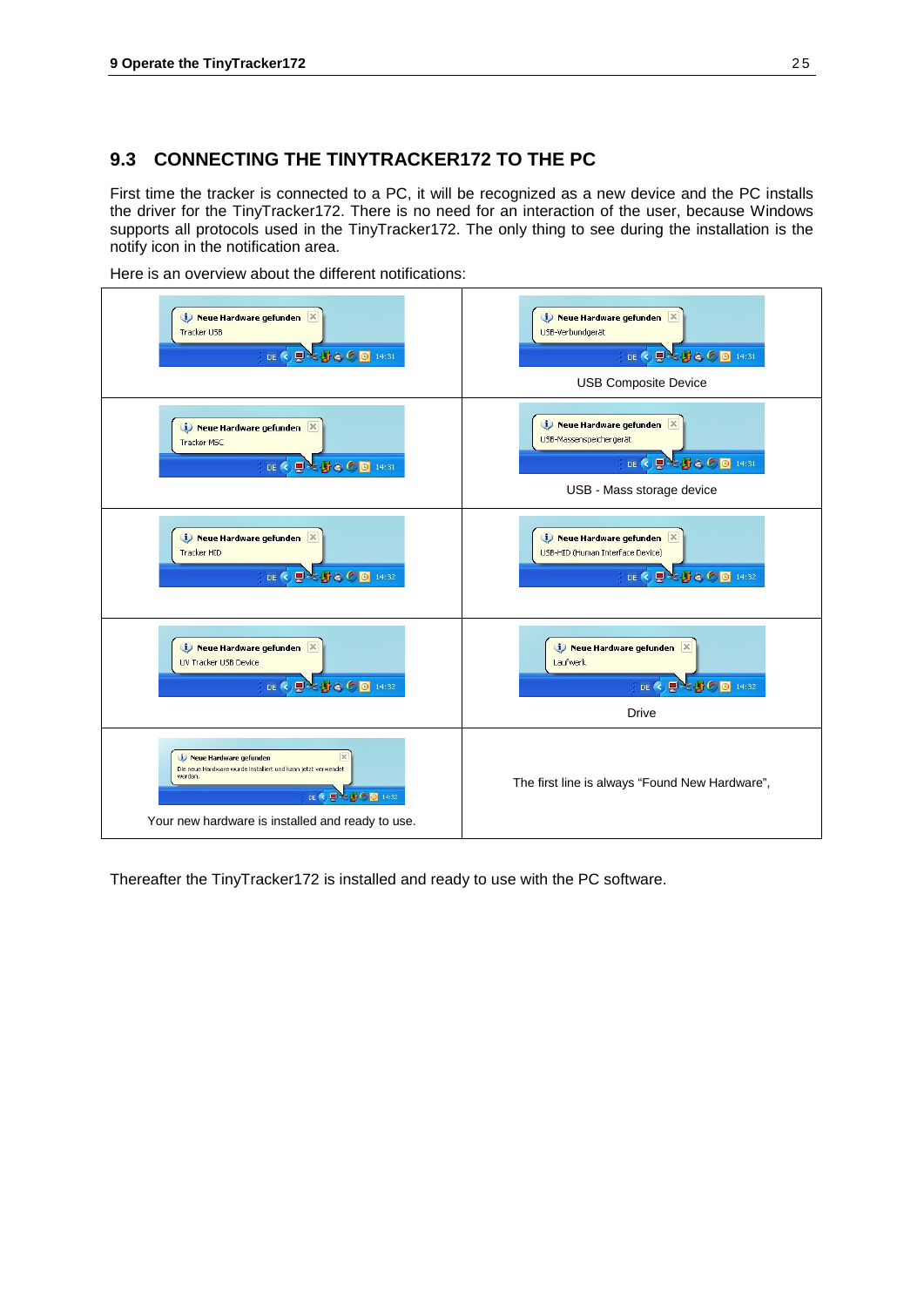# **10 USING THE PC SOFTWARE**

The TinyTracker172 software comes with a powerful, easy to use PC software. After installation and start of the software you can see one of the following user interfaces:

![](_page_25_Figure_3.jpeg)

If no tracker is connected the only possibility is to open data files from the local hard drive. This is done using the menu "File -> open".

| Letzte Messung laden |
|----------------------|
| Laden vom Gerät      |

If a TinyTracker172 is connected you get two buttons to open a file.

## **10.1 OPEN LAST MEASUREMENT**

With "open last measurement" the software triggers a communication with the TinyTracker172 the get the filename of the last measurement and the drive name. Thereafter, this file is loaded into the software.

It could be possible, that no last measurement is stored in the TinyTracker172 , e.g. after an update or an empty battery. The software will inform you about this with a message.

### **10.2 OPEN FROM TRACKER**

The software tries to get the drive name and opens a open window in the root directory of the TinyTracker172 drive.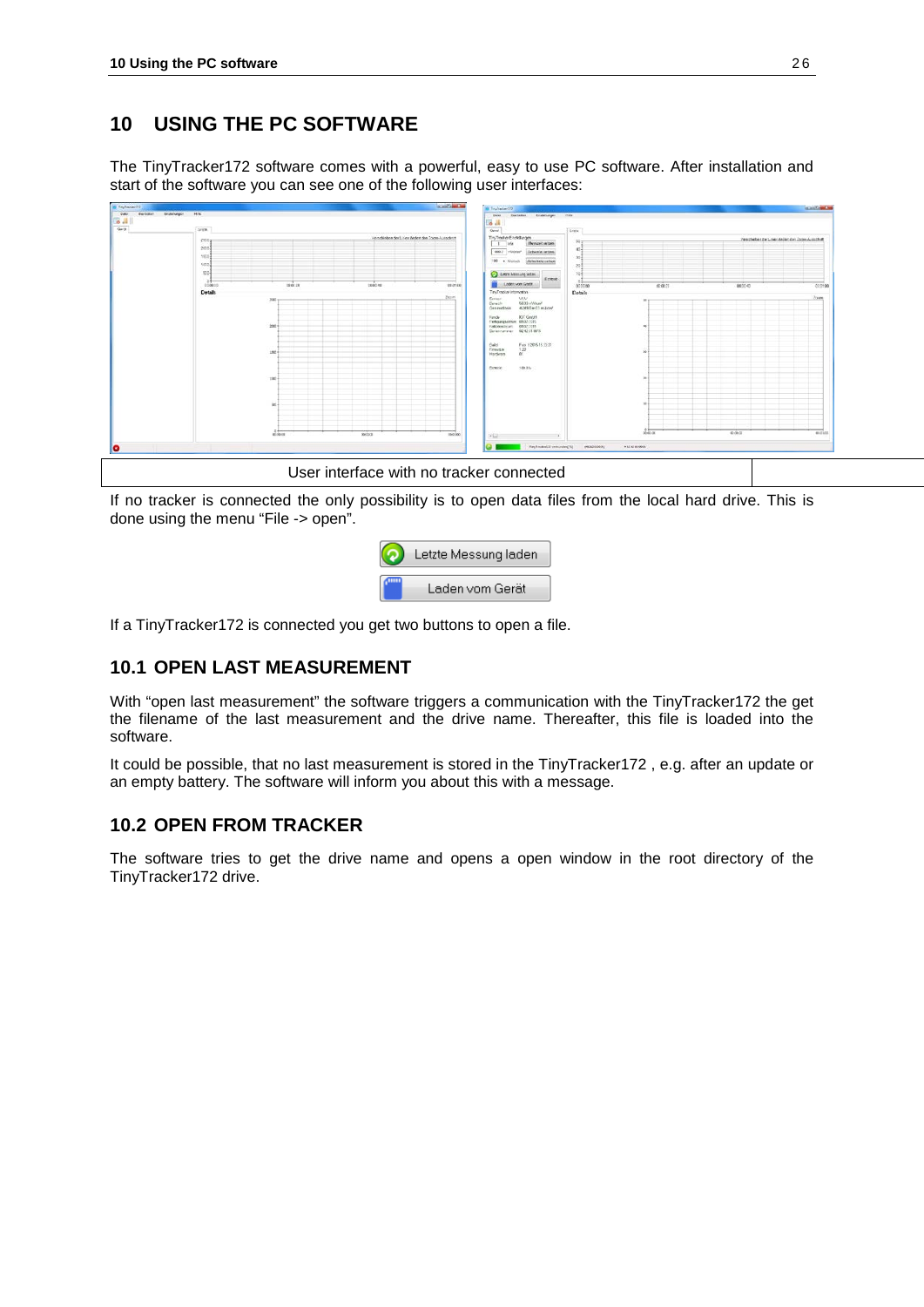# **10.3 TINYTRACKER172 SETUP**

The whole setup is done in the setup box. This box is only visible when a TinyTracker172 is connected to the computer.

![](_page_26_Figure_3.jpeg)

Each time the TinyTracker172 is connected and the software is active, the real time clock of the TinyTracker172 is synchronized with the system clock. The

## **10.4 SETTING THE SAMPLE TIME**

Sample time can be set from 1 to 180 minutes. The sample time is read from the TinyTracker172 after connection. To transfer the new sample time, press the "set sample time" button.

# **10.5 SETTING THE THRESHOLD**

The threshold can be set between 0.1 and the maximal irradiation value of the TinyTracker172. To transfer the threshold, press the "Set threshold" button.

The threshold should be chosen so that the TinyTracker172 triggers when entering into the channel as early as possible, however, is not triggered earlier by noise.

# **10.6 SETTING THE SAMPLE RATE**

The sample rate is adjustable from 2 to 100 samples per second. Due to the inner construction of the TinyTracker172 device not all sample rates are precise.

To set the sample rate choose the rate and press the transfer button.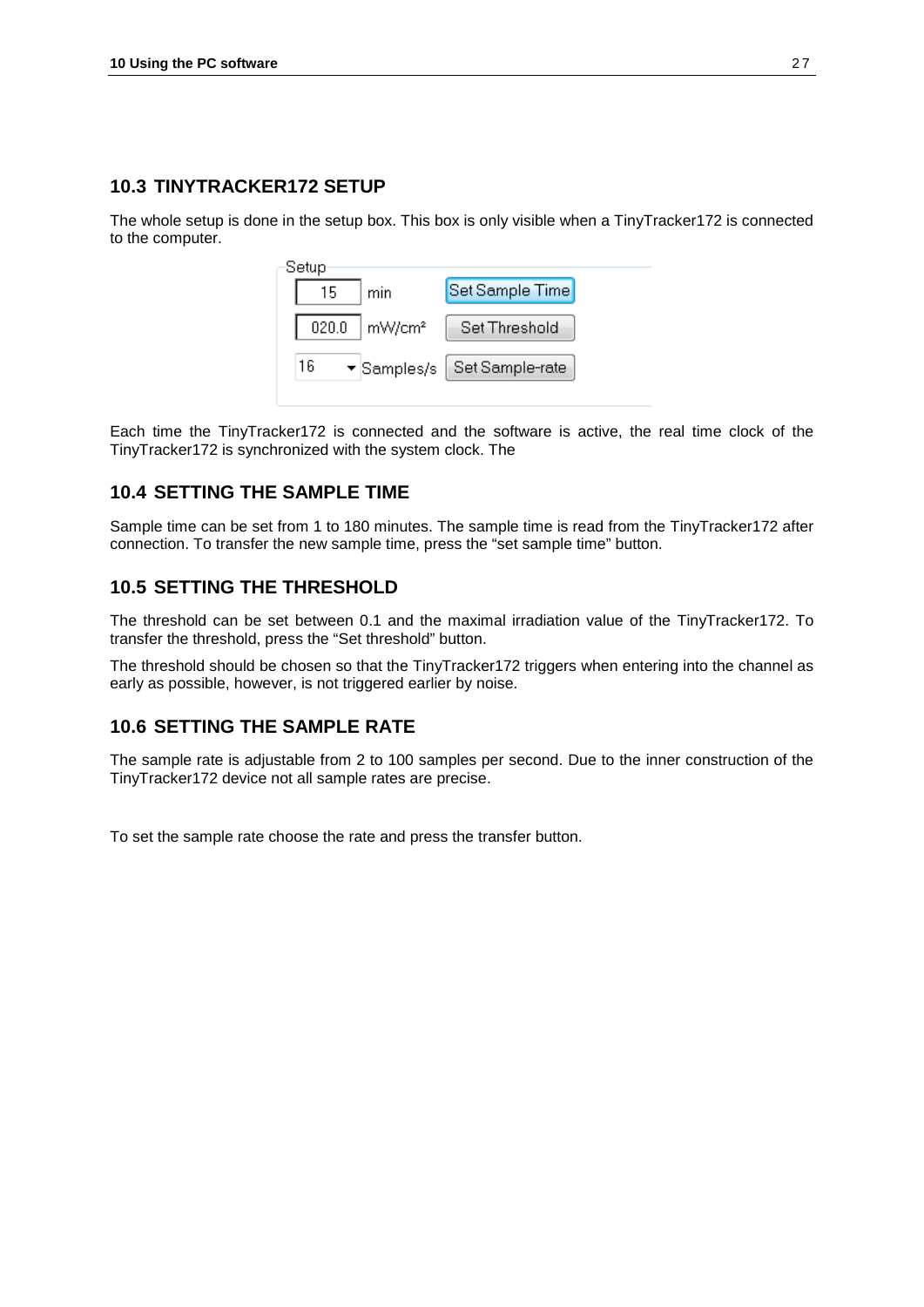# **10.7 TINYTRACKER172 INFORMATION**

If a TinyTracker172 is connected the Tracker Information box is displayed. This box contains all hardware information about the TinyTracker172.

First thing is a colored bar. This bar is the battery indicator. It changes the color in dependence of the energy level. The TinyTracker172 is automatically loaded when connected to the PC. Alternatively you can use the power supply.

Next to the battery indicator there is the Version box. This box contains information about the Firmware version of the TinyTracker172. This information is used for the Firmware update function.

At least there is the TinyTracker172 information. Here you can find the serial number, build date, calibration date and the included sensor typ. Also the customer is stored inside the tracker.

## **10.8 REAL-TIME MEASUREMENT**

In the Tracker Information box there is also a button called "Real Time".

![](_page_27_Figure_8.jpeg)

After pressing this button, a new tab is displayed and the TinyTracker172 is functioning as a standard radiometer. The TinyTracker172 is measuring the irradiance and transfers the value to the software.

| Datei<br>Bearbeiten               | Einstellungen       | Hilfe                       |
|-----------------------------------|---------------------|-----------------------------|
| ×                                 |                     |                             |
| Gerät                             |                     | Echtzeit Messung            |
| TinyTracker Einstellungen         |                     | Echtzeit                    |
| Min                               | Messzeit setzen     |                             |
| 000.2<br>mW/cm <sup>2</sup>       | Schwelle setzen     |                             |
|                                   |                     |                             |
| 100<br>- Werte/s                  | Abtastrate setzen   |                             |
|                                   |                     |                             |
| Letzte Messung laden<br>ര         | Echtzeit            | <u> 1999 – Jan Jan Jawa</u> |
| Laden vom Gerät                   |                     |                             |
| TinyTracker Information           |                     |                             |
| Sensor                            |                     |                             |
| Bereich                           |                     |                             |
| Gesamtdosis                       |                     |                             |
| Kunde                             |                     |                             |
| Fertigungsdatum<br>Kalibrierdatum |                     | X Echtzeitmessung beenden   |
| Seriennummer                      | 82 42 01            |                             |
|                                   |                     |                             |
| Build                             | Feb 9 2015 15:33:31 |                             |
| Firmware<br>1.20                  |                     |                             |
| 01<br>Hardware                    |                     |                             |
| Batterie                          | 100.0%              |                             |
|                                   |                     |                             |

To exit the real time measurement press the "Finish real-time mode" button.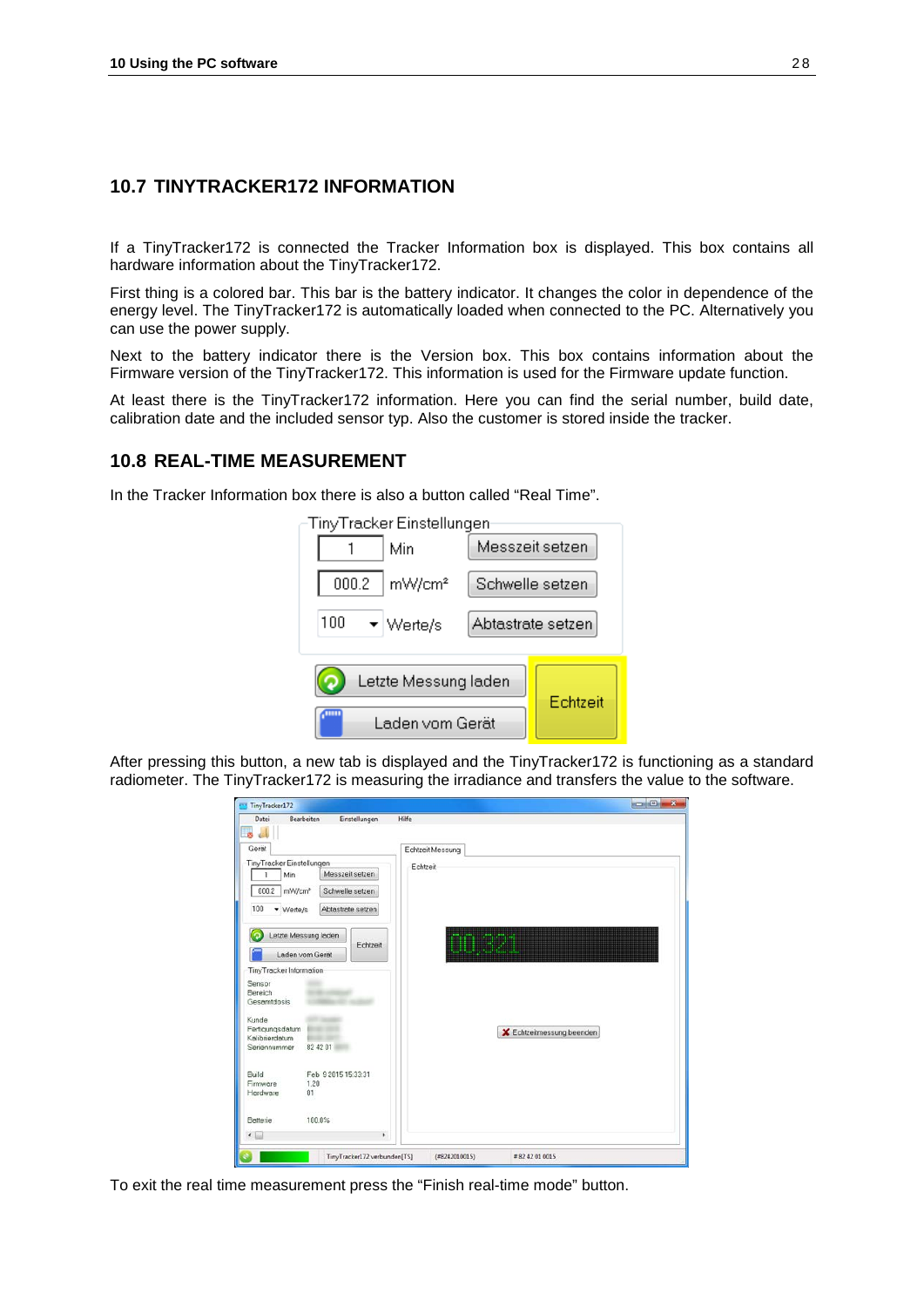# **10.9 EVALUATING THE DATA**

After loading a data file the measurement info box and three additional tabs appear.

![](_page_28_Figure_3.jpeg)

#### **10.10 THE MEASUREMENT INFO**

**10.10**

|       | Messung<br>Gerät                         | Notiz                  |                                                                |
|-------|------------------------------------------|------------------------|----------------------------------------------------------------|
| 10.10 | Sensor                                   | VUV                    |                                                                |
|       | Datum<br>Zeit                            | 09.02.2015<br>15:09:33 |                                                                |
|       | Schwelle<br>Abtastrate<br>Messdauer      | 0,2<br>100<br>00:01:00 | mW/cm <sup>2</sup>                                             |
|       | Dosis                                    | 175,77                 | mJ/cm <sup>2</sup>                                             |
|       | Maximalwert<br>Mittelwert<br>Minimalwert | 7,52<br>2,93<br>0,04   | mW/cm <sup>2</sup><br>mW/cm <sup>2</sup><br>mW/cm <sup>2</sup> |

In the measurement info box you get a short overview about the measurement.

First off all the measurement date and time is displayed. Also the setup for the measurement is shown. The main result is the dose measured, which is shown in big letters. Additionally, the maximum, minimum and average values are shown.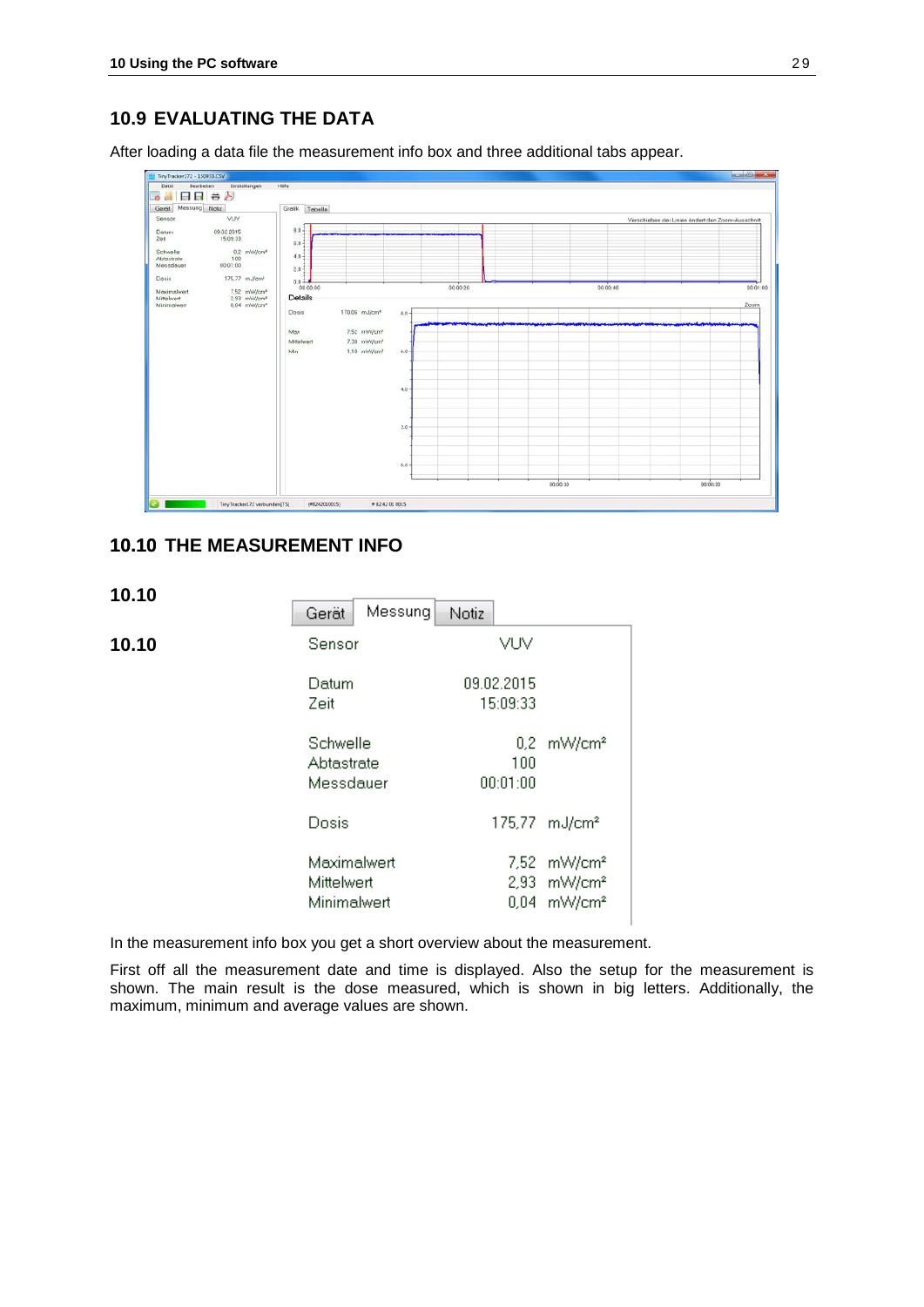# **10.11 THE TABLE TAB**

| 日日号人<br>0 <sub>1</sub>                 |                   |                    |  |
|----------------------------------------|-------------------|--------------------|--|
| Gerät Messung Notz                     | Tobelle<br>Grafik |                    |  |
| <b>VUV</b><br>Sensor                   | Zet               | Bestrahlungsstärke |  |
| 09.02.2015<br>Datum                    | 00 00 00 000      | 00.317             |  |
| 15:09:33<br>Zeit                       | 00:00:00:010      | 00.383             |  |
| 0,2 mW/cm*<br>Schwelle                 | 00:00:00:020      | 00.392             |  |
| 100<br>Abtastrate                      | 00.00.00.030      | 00.353             |  |
| 00:01:00<br>Messdauer                  | 0000.00.040       | 00.295             |  |
| 175.77 m.//cm <sup>1</sup><br>Dosis    | 00:00:00:050      | 00.232             |  |
| Meximalwert<br>7.52 mW/cm <sup>2</sup> | 0000.00060        | 88.158             |  |
| Mittelwert<br>2.93 mW/cm <sup>2</sup>  | 00:00:00:070      | 00.115             |  |
| 0.04 mW/cm*<br>Minimalwert             | 00 00 00 080      | 00.082             |  |
|                                        | 00:00:00:090      | 00.071             |  |
|                                        | 000000100         | 00.080             |  |
|                                        | 00:00:00:110      | 00.109             |  |
|                                        | 00:00:00:120      | 00.157             |  |
|                                        | 00:00:00:130      | 00.210             |  |
|                                        | 0000.00:140       | 00.231             |  |
|                                        | 00:00:00:150      | 00,193             |  |
|                                        | 0000.00160        | 88.113             |  |
|                                        | 00:00:00:170      | 00.055             |  |
|                                        | 000000180         | 00.041             |  |
|                                        | 00:00:00:190      | 00.049             |  |
|                                        | 000000200         | 00.081             |  |
|                                        | 00:00:00:219      | 00.172             |  |
|                                        | 00:00:00:220      | 00.326             |  |
|                                        | 00 00 00 230      | 00.523             |  |
|                                        | 000000240         | 00.726             |  |
|                                        | 00:00:00:258      | 00.921             |  |
|                                        | 0000.00260        | 01.104             |  |

In the table tab the data table is displayed. You scan scroll using the trackbars. Editing the data is not possible.

# **10.12 THE GRAPH TAB**

![](_page_29_Figure_5.jpeg)

In the graph tab the data is shown as two graphs. The top graph shows the whole measurement. The second graph is inside the details box.

Inside the first graph you can see two red lines. This lines define the range for the second graph – the detail graph. You can move the crosshair lines with the mouse. To move the whole details area, you can move it with the middle button of the mouse.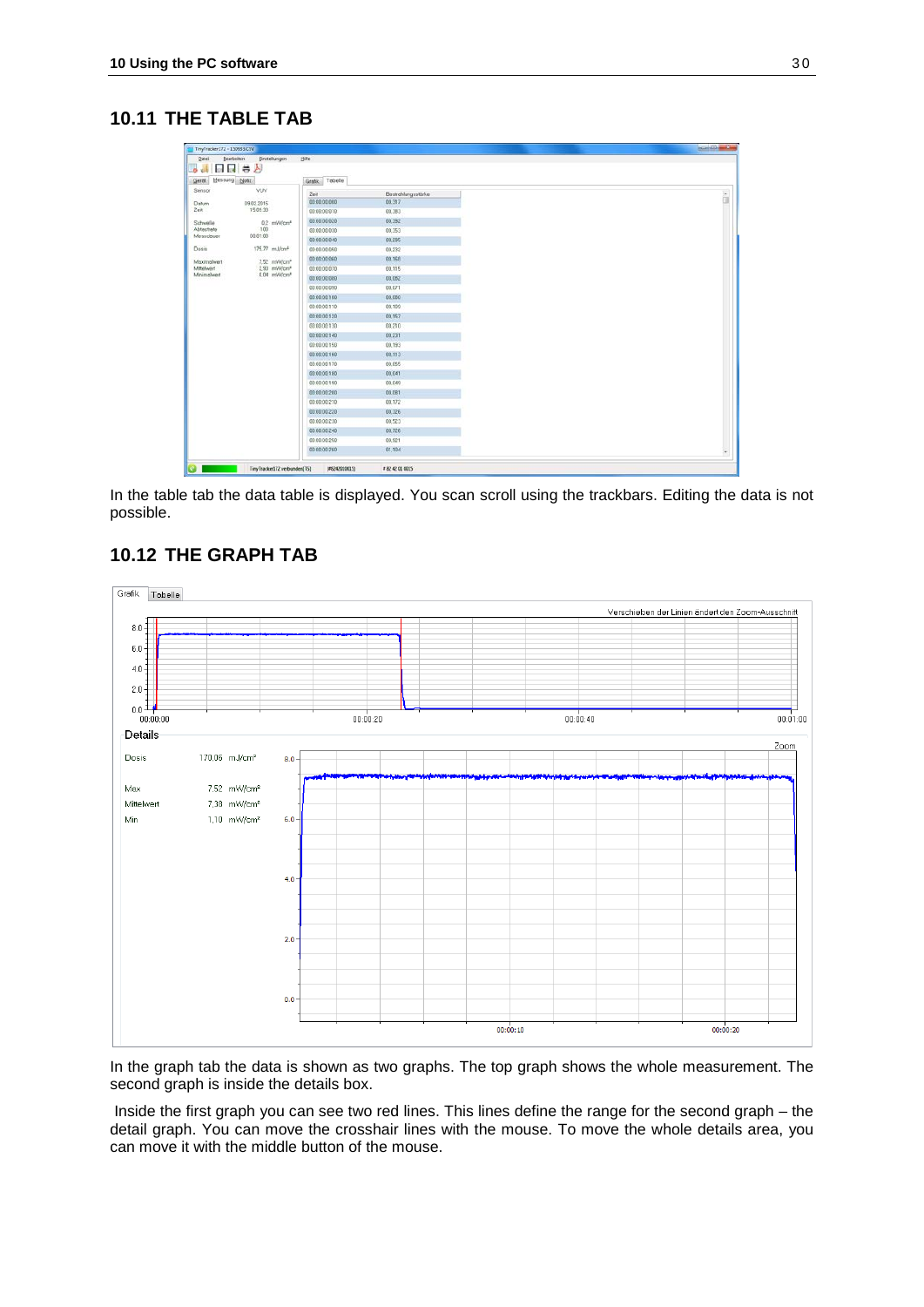The details box displays additionally to the detail graph also the detail dose, max, min and average value for the chosen detail. If the mouse is inside the graph, the data point next to the mouse is highlighted with a crosshair and the intensity and time for this data point is shown.

The detail graph can also be moved with the middle button. Using the mouse wheel results in a zoom in or out function. While pressing the CTRL key and the left mouse button, you can open a zoom window.

# **10.13 THE MEMO TAB**

| Gerät   Messung | Notiz |
|-----------------|-------|
|                 |       |
|                 |       |
|                 |       |
|                 |       |
|                 |       |
|                 |       |
|                 |       |

The Memo tab is a memo field to add comments to the measurement. The memo text can be stored in the original data file.

# **10.14 CREATING A REPORT**

The report can be printed or saved as a PDF file.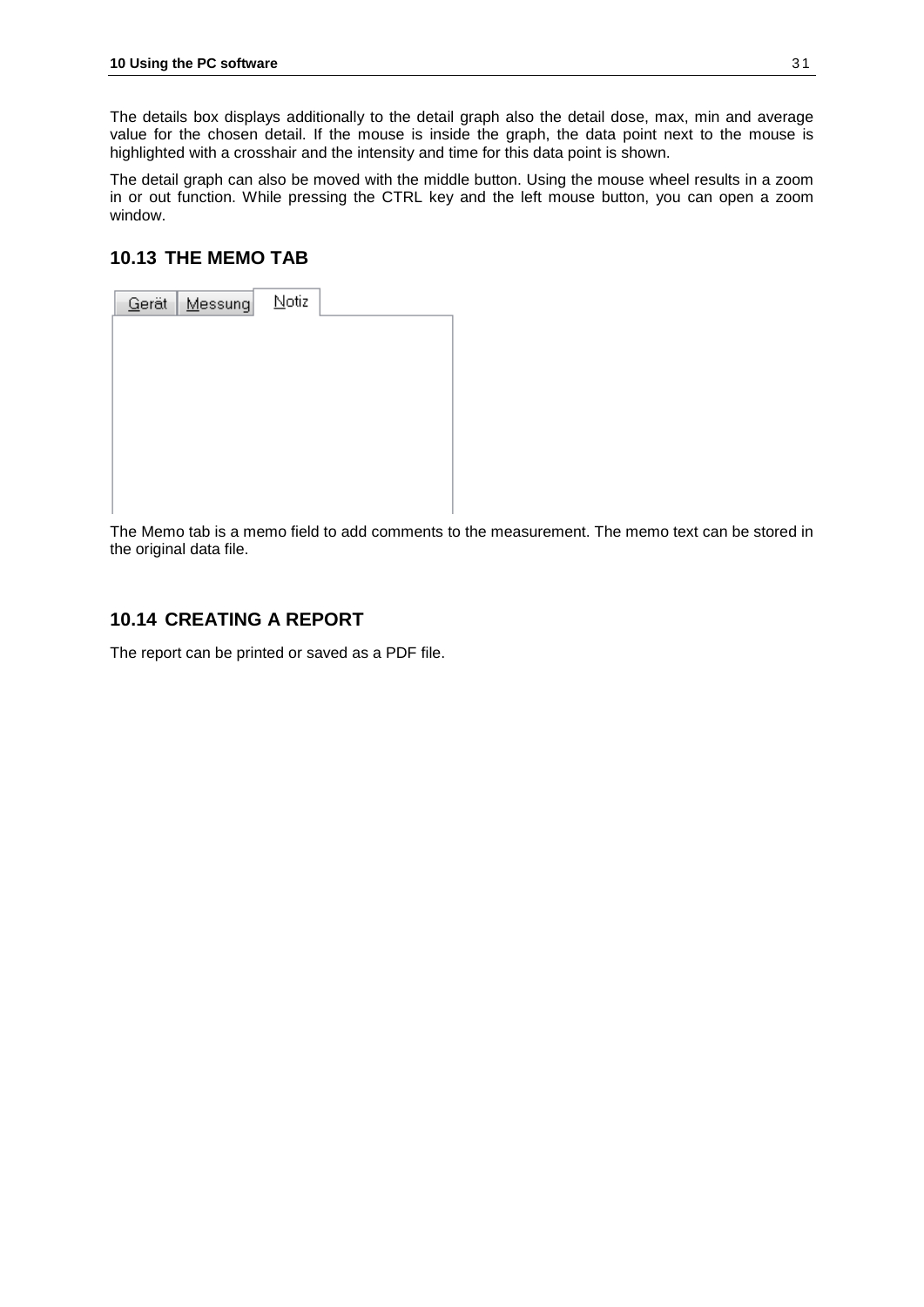![](_page_31_Figure_1.jpeg)

The report includes all data including the detail view of the measurement.

# **10.15 SETUP AND SETTINGS**

The setup menu allows you to change the separators in the data file. The data file is described in chapter [4: Structure of a data file.](#page-33-0)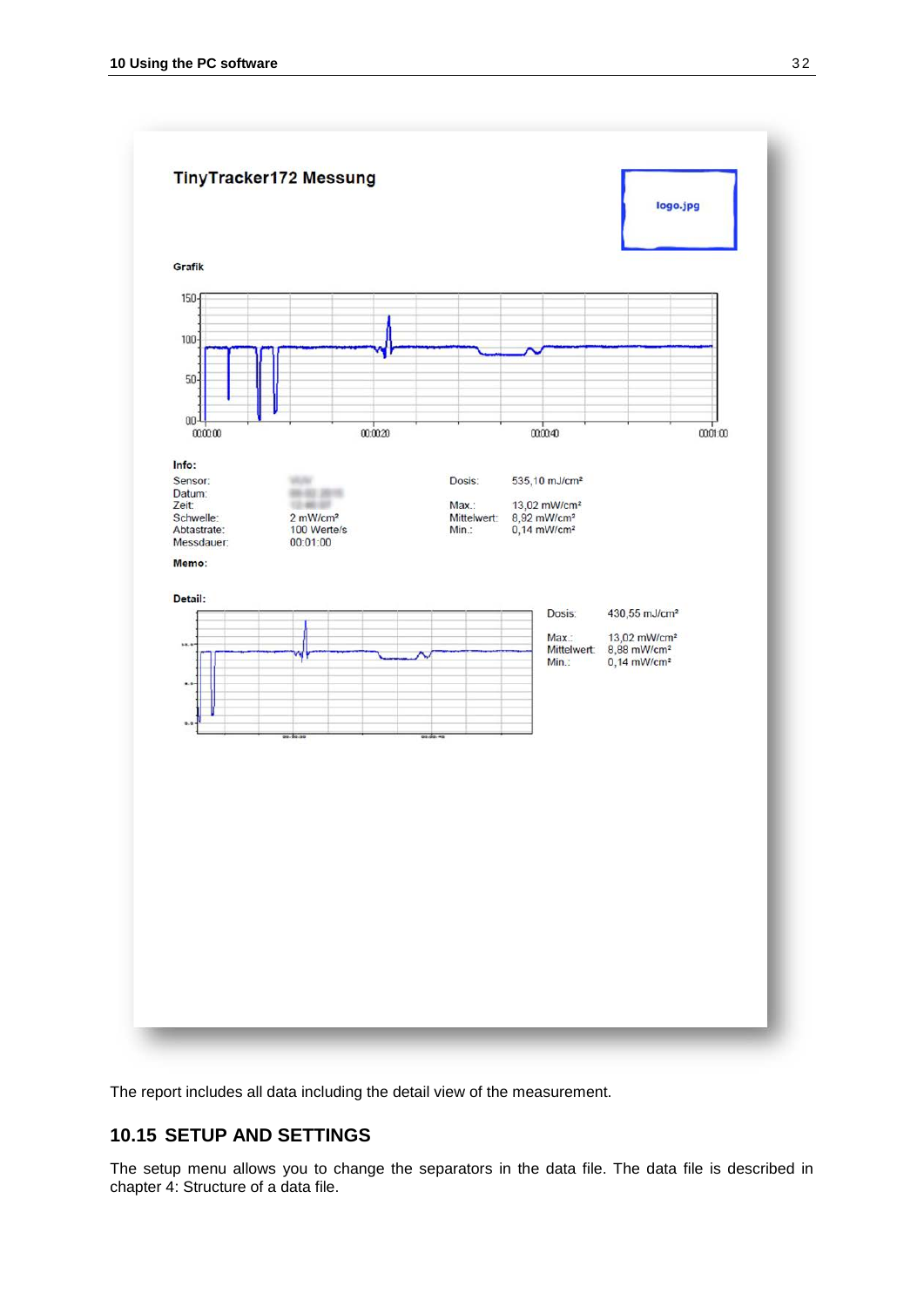| Datei Einstellungen<br>Seperator vom Betriebssystem |             | Dezimal ',' Seperator ';'<br>∩ |
|-----------------------------------------------------|-------------|--------------------------------|
| Dezimal '.' Seperator ','<br>∩                      |             | Dezimal '.' Seperator ';'      |
| Kalibrierung<br>Passwort<br>                        |             |                                |
| Kalibrierfaktor                                     | 1.00000E+00 | Kalibrierung übertragen        |
|                                                     | 0           | Gesamtdosis setzen             |
|                                                     |             |                                |

You can change the decimal separator and value separator in dependence of your needs. In most cases the "take separator from the OS" is the best choice. This allows you to open the file with a spreadsheet program without the need of any adjustments.

The separator setup is written in any data file and the software reads this setup before trying to read the data. So the PC software can read data with every setup.

## **10.16 CALIBRATING THE TINYTRACKERS172**

To calibrate the TinyTrackers172 please send the device to the manufacturer / distributor. The internal calibration factor is given in the software.

## **10.17 SET TOTAL DOSE**

The total dose is given in the software.

## **10.18 THE ABOUT WINDOW**

![](_page_32_Picture_9.jpeg)

The About window shows the build version of the PC software.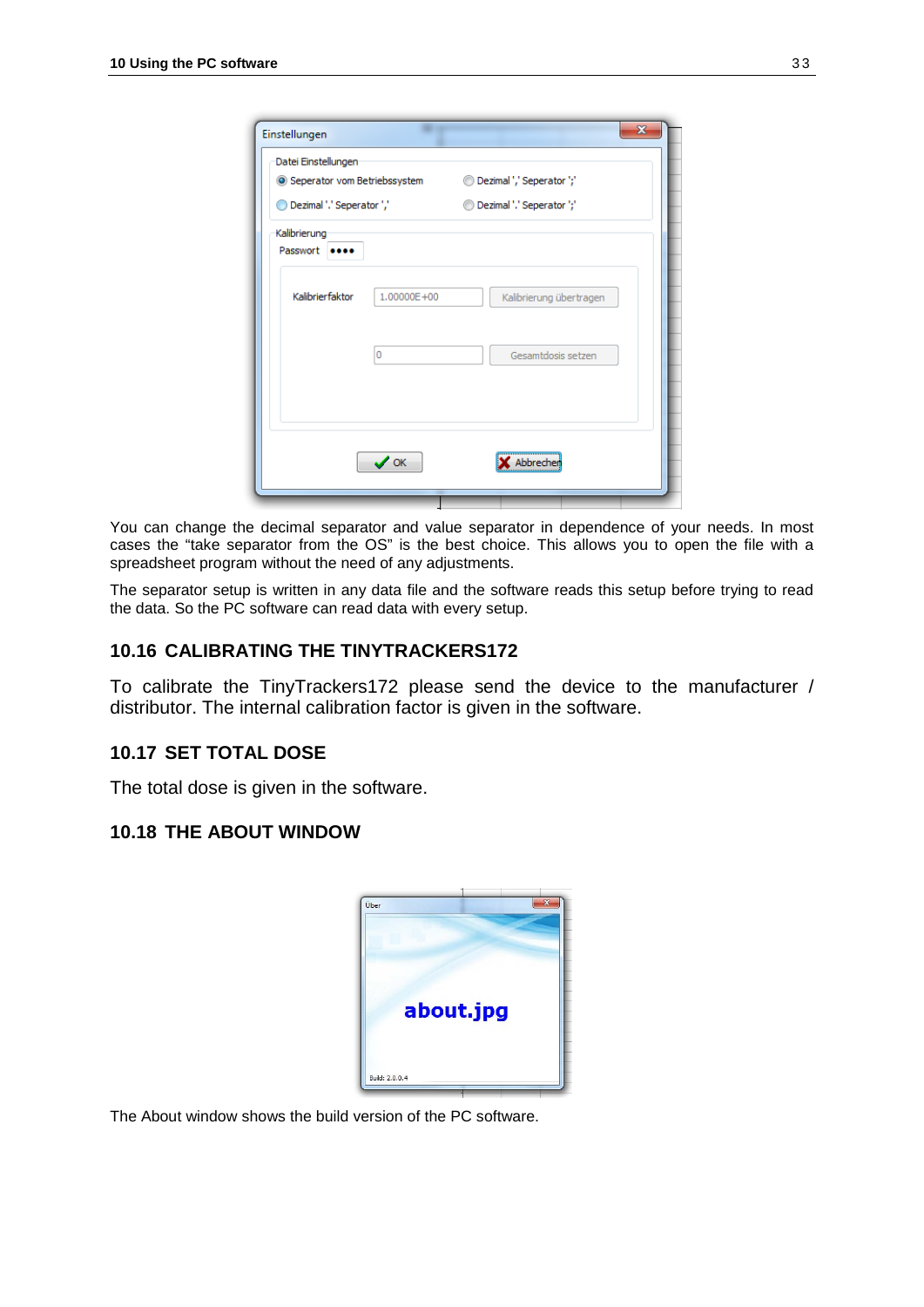# <span id="page-33-0"></span>**11 STRUCTURE OF A DATA FILE**

The data files are stored as CSV files. A **comma-separated values** (CSV) file stores tabular data (numbers and text) in plain-text form. As a result, such a file is easily human-readable (e.g., in a text editor).

CSV is a simple file format that is widely supported by consumer, business, and scientific applications. Among its most common uses is to move tabular data between programs that naturally operate on a more efficient or complete proprietary format.

The CSV format was chosen because the files can easily be loaded in a spreadsheet software like Microsoft Excel or OpenOffice.org Calc.

The following part of a file explains the content of the different lines:

| Explanation                                                        | Sample file                                                                               |
|--------------------------------------------------------------------|-------------------------------------------------------------------------------------------|
| Marking as TinyTracker172 data file                                | TinyTracker172 Data File                                                                  |
| empty                                                              |                                                                                           |
| <b>Original Filename</b><br>used for date and time in the software | Filename: 20111222\104630.csv                                                             |
| Sensor type and measurement range of the<br>TinyTracker172         | Measurement range: UV-A 2500 µW/cm <sup>2</sup>                                           |
| Trigger threshold used for this measurement                        | Trigger threshold: 100                                                                    |
| Sample rate at this measurement                                    | Sample Rate: 16 Samples per Second                                                        |
| Decimal separator for this file                                    | Decimal: $\overline{\phantom{a}}$                                                         |
| Value separator for this file                                      | Seperator: ;                                                                              |
| Marking for Start of Memo:                                         | SOM:                                                                                      |
| Memo text (variable number of lines)                               | Calibration at 580µW/cm <sup>2</sup>                                                      |
| Marking for End of Memo                                            | EOM                                                                                       |
|                                                                    |                                                                                           |
| Start of data array                                                | Time; $+0.0000$ ; $+0.0625$ ; $+0.1250$ ; $+0.1875$ ; $+0.2500$ ; $+0.3125$ ; $+0.3750$ ; |
| 1 <sup>st</sup> Line:                                              |                                                                                           |
| Time for split second for each value                               |                                                                                           |
|                                                                    |                                                                                           |
| $2^{nd}$ row to end:                                               | $00:00:00:0146,1:0566,0:0579,4:0579,4:0579,9:0578,2:0578,8:0580,11;$                      |
|                                                                    | 00:00:01;0579,1;0579,6;0579,7;0579,6;0577,7;0579,3;0577,9;0578,7;                         |
| 1 <sup>st</sup> Value is the time.                                 | 00:00:02;0582,2;0580,1;0577,1;0578,1;0578,3;0578,9;0579,9;0580,7;                         |
| followed by sample rate count values                               | $00:00:03:0580,6:0578,8:0578,3:0579,4:0579,3:$                                            |
|                                                                    | $\sim$ $\sim$ $\sim$                                                                      |
|                                                                    |                                                                                           |
| Number of lines is dependent on the<br>measurement duration        |                                                                                           |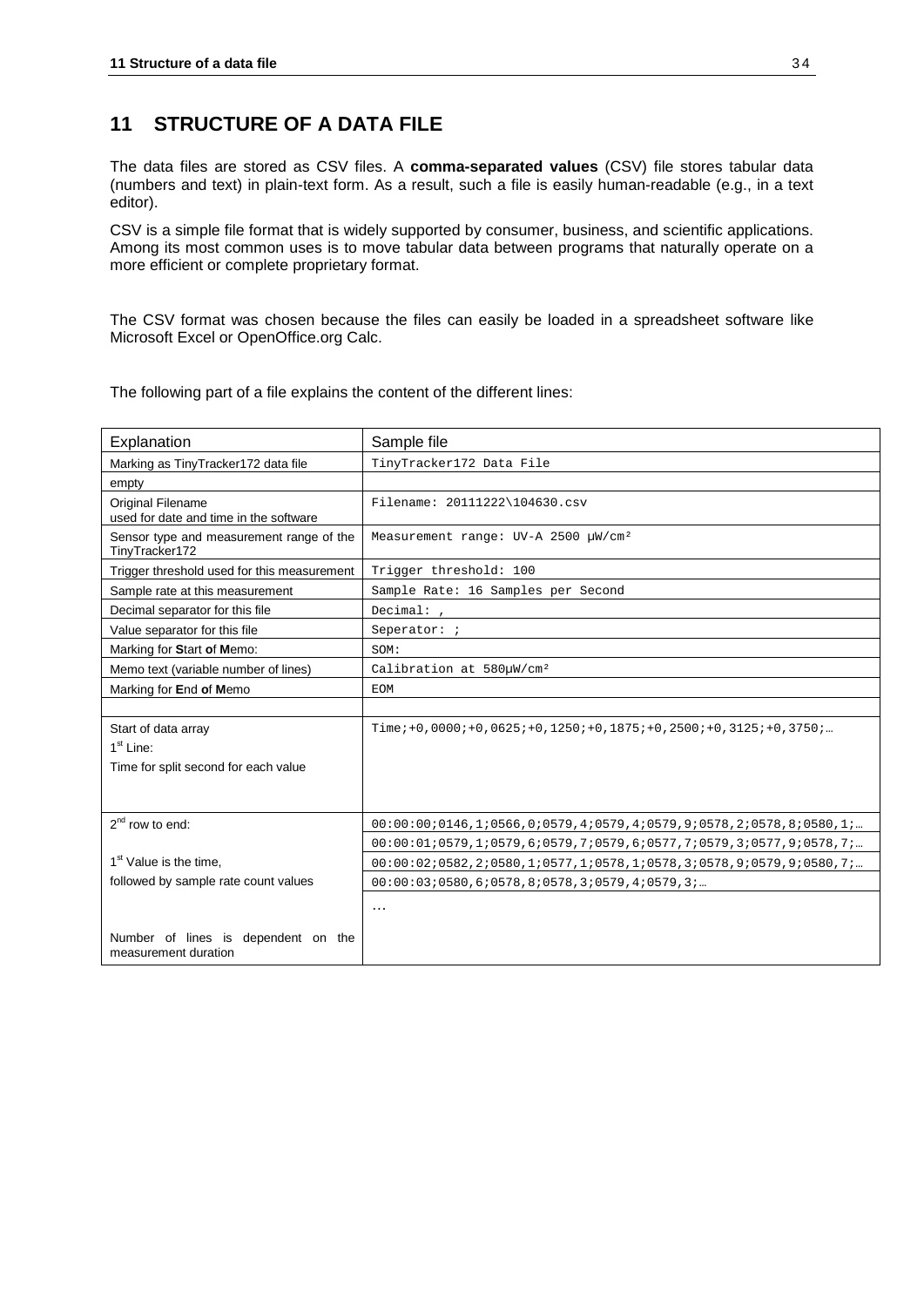# Excel will import the TinyTracker172 data file to the following format:

| Beschreibung                                                                              | Beispieldatei                        |
|-------------------------------------------------------------------------------------------|--------------------------------------|
| Markierung als TinyTracker172 Datei                                                       | TinyTracker172 Data File             |
| Leerzeile                                                                                 |                                      |
| Geräteseriennummer                                                                        | TinyTracker172 SN 82 42 01 0015      |
| Original Dateiname<br>benutzt um Messuhrzeit und Messdatum im<br>PC-Programm zu bestimmen | Filename: 20111222\104630.csv        |
| Messbereich der Datei                                                                     | Measurement range: 0050,0            |
| Spektralbereich                                                                           | Spectral range: VUV                  |
| Einheit für Bestrahlungstärke                                                             | Unit: $mW/cm^2$                      |
| Einheit für Dosis                                                                         | Dose Unit: mJ/cm <sup>2</sup>        |
| Triggerschwelle der Messung                                                               | Trigger threshold: 100               |
| Abtastrate der Messung                                                                    | Sample Rate: 100 Samples per Second  |
| Dezimal Separator für die Datei                                                           | Decimal: ,                           |
| Werte Separator für die Datei                                                             | Seperator: ;                         |
| Markierung für Start of Memo:                                                             | SOM:                                 |
| Memo text (variable Anzahl von Zeilen)                                                    | Calibration at 7,8mW/cm <sup>2</sup> |
| Markierung für End of Memo                                                                | EOM                                  |
|                                                                                           |                                      |
| Start der Daten                                                                           | Time; Irradiance                     |
| 2. Zeile bis Ende                                                                         | 00:00:00:000:00,244                  |
|                                                                                           | 00:00:00:010:00,283                  |
| Zeit, Messwerte                                                                           | 00:00:00:020:00,332                  |
|                                                                                           | 00:00:00:030:00,390                  |
| Die Anzahl der Zeilen hängt von der<br>Messzeit ab.                                       | $\cdots$                             |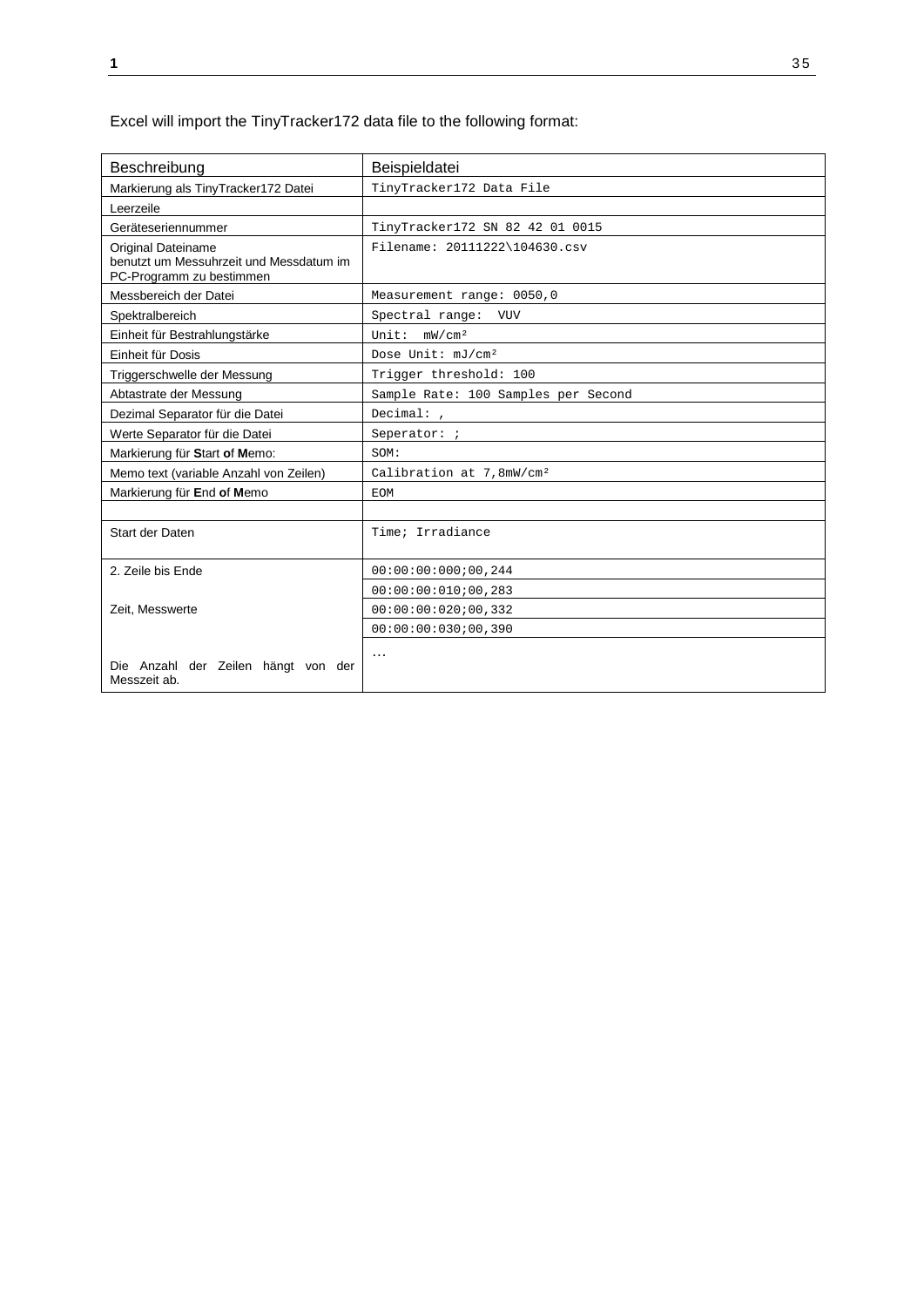# **12 TECHNICAL DATA**

| <b>General Data</b>         |                                            |  |
|-----------------------------|--------------------------------------------|--|
| Ambient temperature         | 0 to 40 $^{\circ}$ C                       |  |
| Storage temperature, ca.    | $-10$ to 40 °C                             |  |
| Humidity                    | 0% to 80% rel. humidity, not condensing    |  |
| <b>Dimensions</b>           | 195 x 78.5 x 10 mm                         |  |
| Weight, module rack         | Ca. 250 g                                  |  |
| Maximum housing temperature | < 40 °C                                    |  |
| Power supply / Battery      | internal Li-Ion battery, Capacity: 1250mAh |  |
| <b>Battery life</b>         | up to 80 hours                             |  |
| Cooling                     | Passive cooling                            |  |
| Emission, sound, noise      | Lpa < 70 dB according DIN 45635 T.         |  |

| <b>Connections</b>  |             |  |
|---------------------|-------------|--|
| Operational voltage | 5 V DC      |  |
| Interface           | MiniUSB 2.0 |  |

| <b>Measurement</b>               |                                                                                                                                                                                                                                                                                                                                     |
|----------------------------------|-------------------------------------------------------------------------------------------------------------------------------------------------------------------------------------------------------------------------------------------------------------------------------------------------------------------------------------|
| Integration time                 | $1 - 180$ minutes                                                                                                                                                                                                                                                                                                                   |
| Sample rate:                     | 100 measurements per second                                                                                                                                                                                                                                                                                                         |
|                                  | Storage rate 1, 2, 5, 10, 25, 50 or<br>100<br>measurements per                                                                                                                                                                                                                                                                      |
| Typical spectral UV sensitivity  | 700<br>600<br>$\frac{1}{2}$<br>$\frac{1}{2}$<br>$\frac{1}{2}$<br>$\frac{1}{2}$<br>$\frac{1}{2}$<br>$\frac{1}{2}$<br>$\frac{1}{2}$<br>$\frac{1}{2}$<br>$\frac{1}{2}$<br>$\frac{1}{2}$<br>$\frac{1}{2}$<br>$\frac{1}{2}$<br>$\frac{1}{2}$<br>$\frac{1}{2}$<br>100<br>$\Omega$<br>195<br>245<br>145<br>295<br>345<br>395<br>lamda [nm] |
| Typical spectral VIS sensitivity | Up to 520550 nm                                                                                                                                                                                                                                                                                                                     |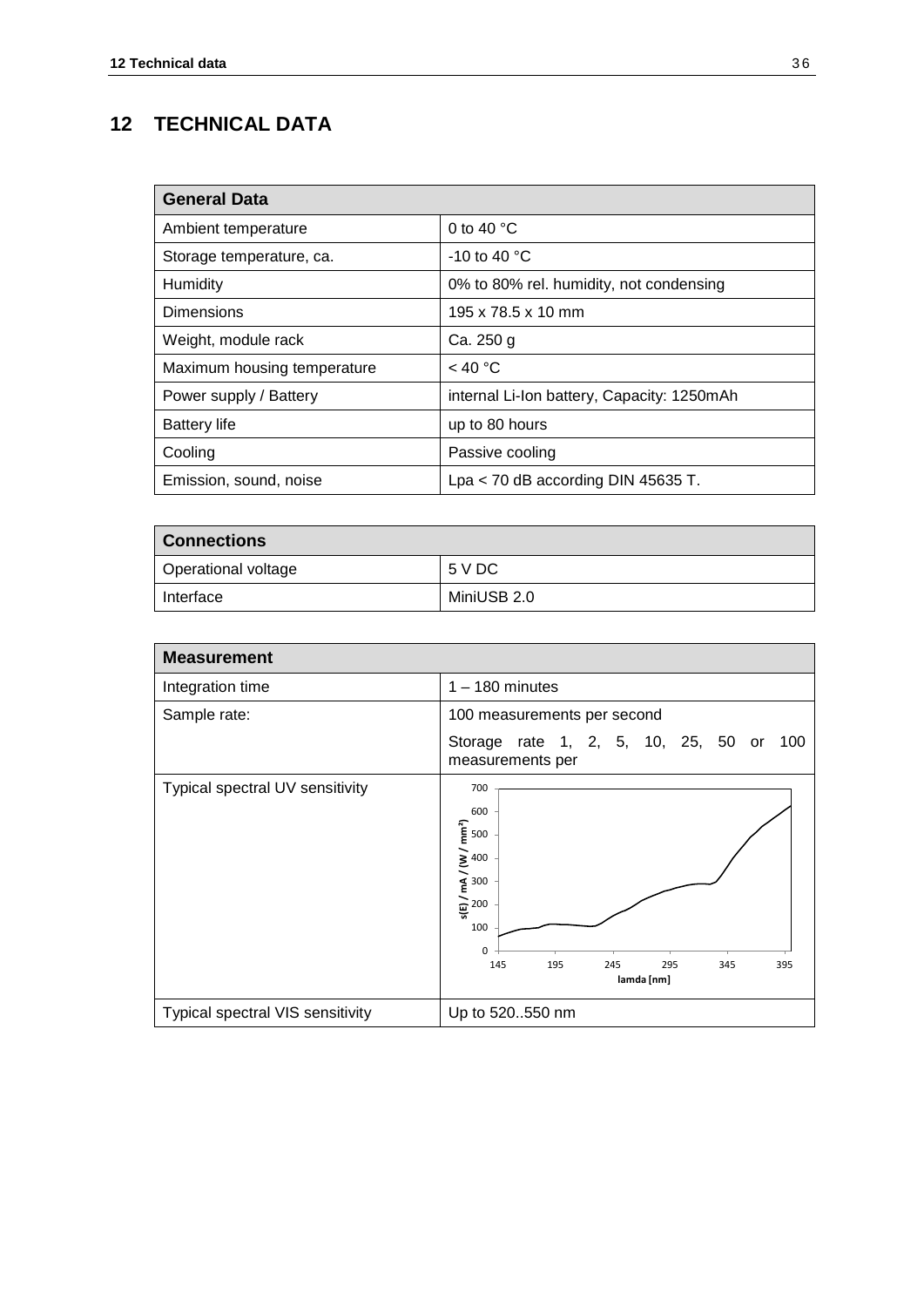# **13 SPARE PARTS & CALIBRATION**

![](_page_36_Picture_2.jpeg)

# **When ordering spare parts and recalibrations, please contact:**

Opsytec Dr. Gröbel GmbH Am Hardtwald 6-8 76275 Ettlingen **Germany** Phone +49 - 7243 - 94 783 - 50 Fax +49 - 7243 - 94 783 – 65

Visit our website at: www.opsytec.de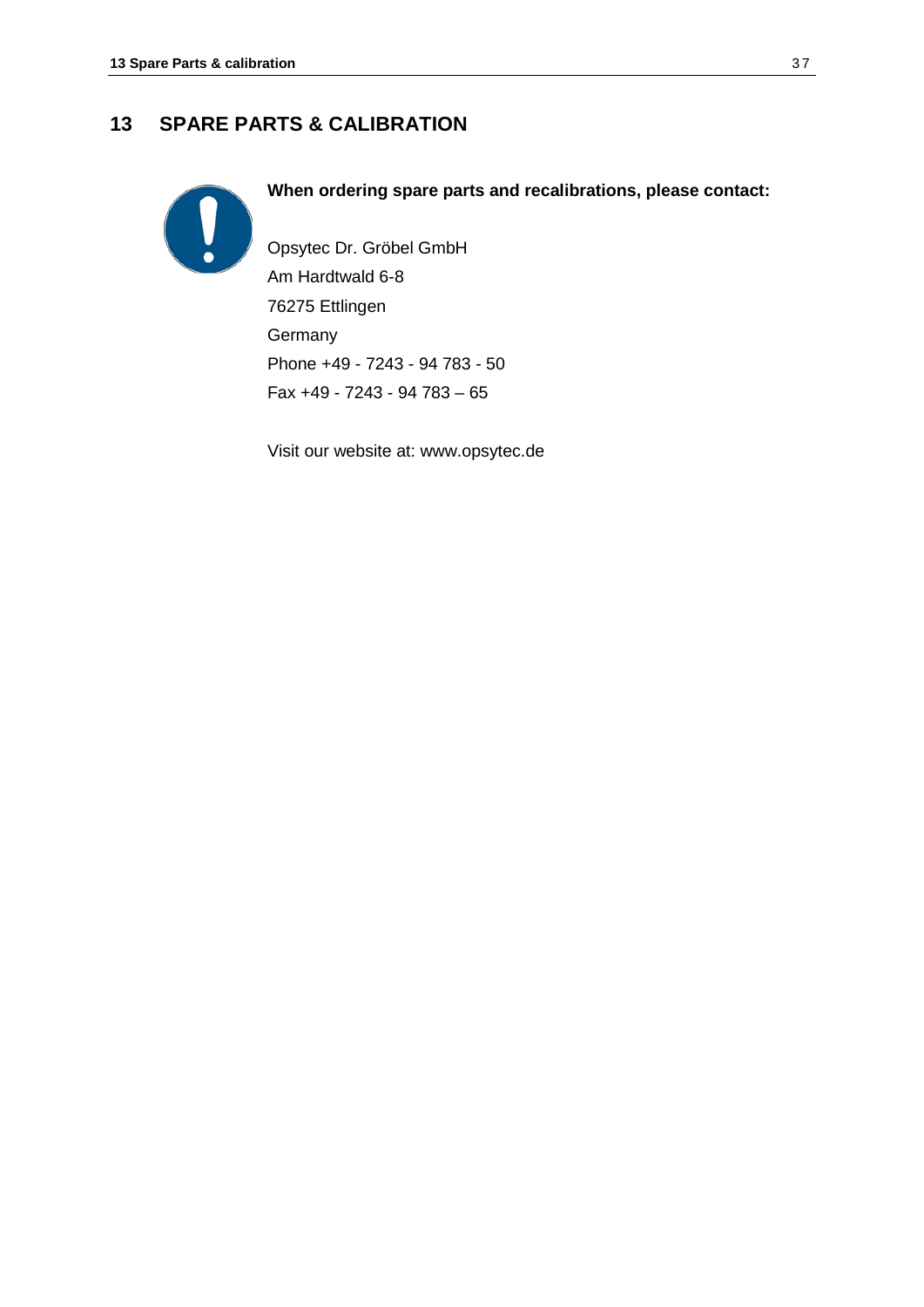# **14 DECLARATION OF CONFORMITY**

Hereby we,

# **Opsytec Dr. Gröbel GmbH Am Hardtwald 6-8 76275 Ettlingen**

declare that the following product

# **tinytracker172**

Type designation:

## **824204**

have been developed, constructed and produced under our sole responsibility and that the product is conform with the following standard(s) or guideline(s) in this declaration:

# **2014/35/EU**

"Directive of the European Parliament and of the Council on the harmonization of the laws of the Member States regarding the provision of electrical equipment for use within certain voltage limits on the market (Low-Voltage Directive)".

Ettlingen, 01.10.2019

Dr. Mark Paravia Executive Board